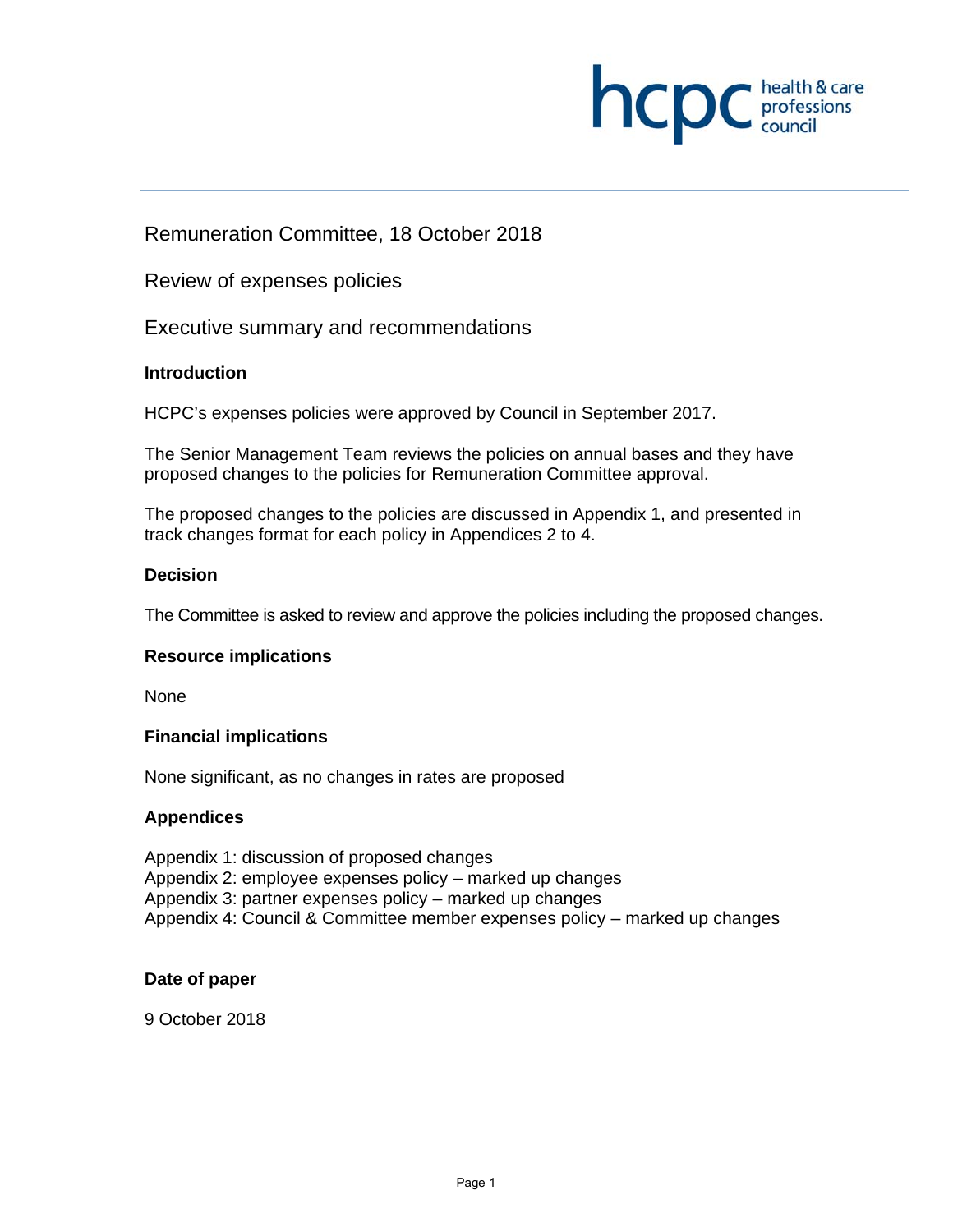# Appendix 1: main proposed changes to the expenses policies

# **Additional approval for employee expenses**

The current employee expense policy does not detail the financial limit by which line managers can approve staff expenses. It is therefore assumed that all expense, except for international travel which requires the Chief Executive's approval, can be approved by a line manager.

We have therefore proposed that the after the line manager approval, the expense claim should still go through WAP to ensure that business related expenses are visible and approved by the most appropriate member of the management team.

# **Alternative accommodation included in the Partners policy**

Previously there was no option for partners who want to stay with friends or relatives; this option however was available for staff member or Council/Committee members. To ensure consistency, we have inserted the paragraph for partners.

The current policy offers to pay for dinner and breakfast if their host does not provide food. We have changed this to a nightly allowance of £35 to simplify the process.

#### **Claims for Wi-Fi costs**

The re-imbursement of Wi-Fi is becoming more frequent, we have inserted a new paragraph in the policies to set limitation of the claim.

For partners, only legal assessors can reclaim Wi-Fi costs due to the nature of the work.

For employees and Council/Committee members, Wi-Fi claims on flights, trains or in hotels are limited to completing urgent business matters only. This is to avoid the number of Wi-Fi claims to just check emails when the staff member has access to a company phone.

# **Taxi fares**

The current policy allows taxis to be used if the journey has to be made before 8am or after 8pm. We have taken this out as it does not reflect the location of the journey, and availability of public transport.

#### **Hotel and meal rates**

No changes are proposed to the cost limits for hotels and meals.

We have included an extra paragraph to explain the circumstances where an overnight stay in hotel accommodation is permitted.

# **Foreign travel for partners**

We have seen an increasing number of foreign travel expenses by partners, mainly from the Education department for the approval of courses.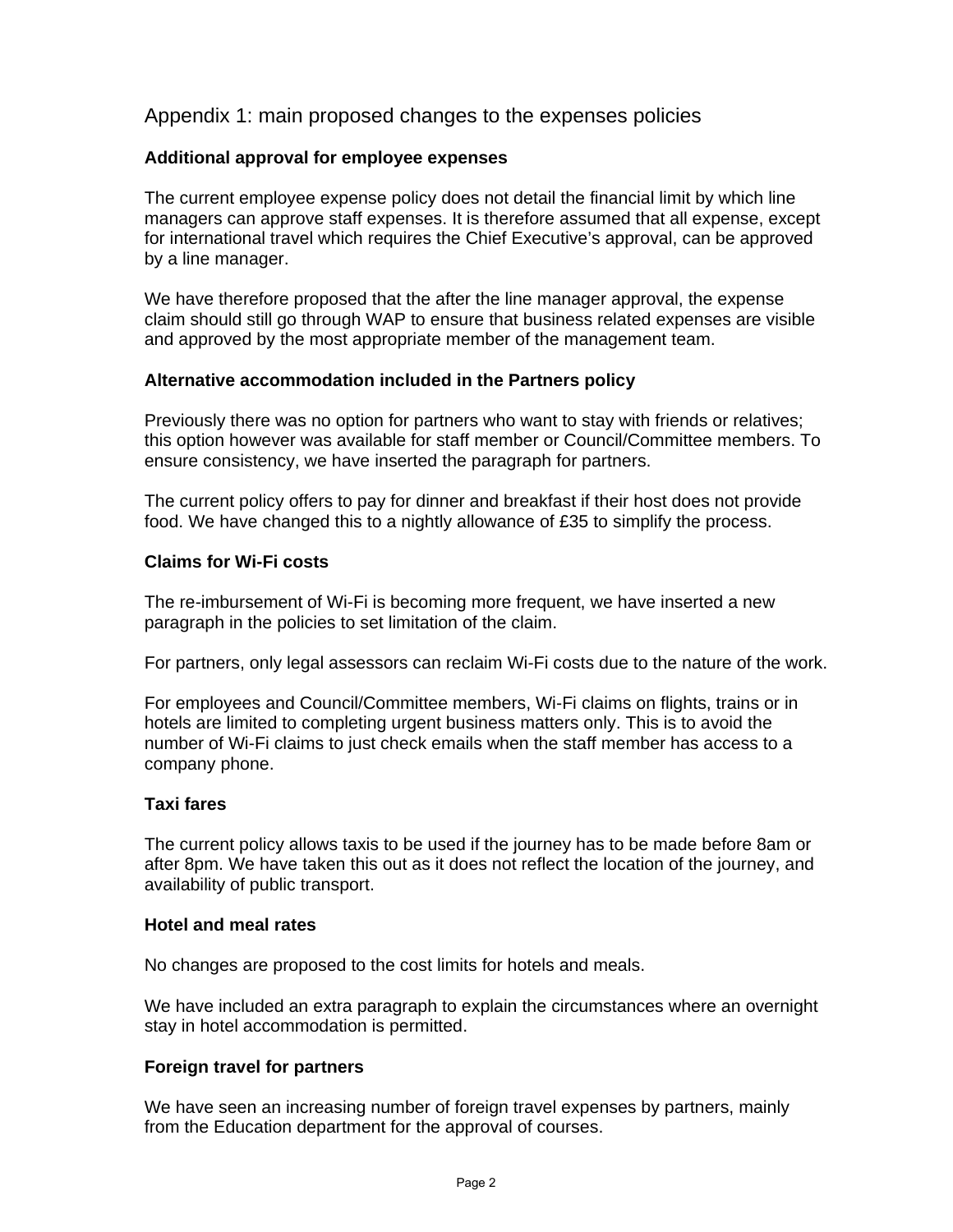We have expanded foreign travel section of the policy so that all travel needs to be authorized through the foreign travel approval form by the Chief Executive. Individual departments are responsible for completing the forms on behalf of partners.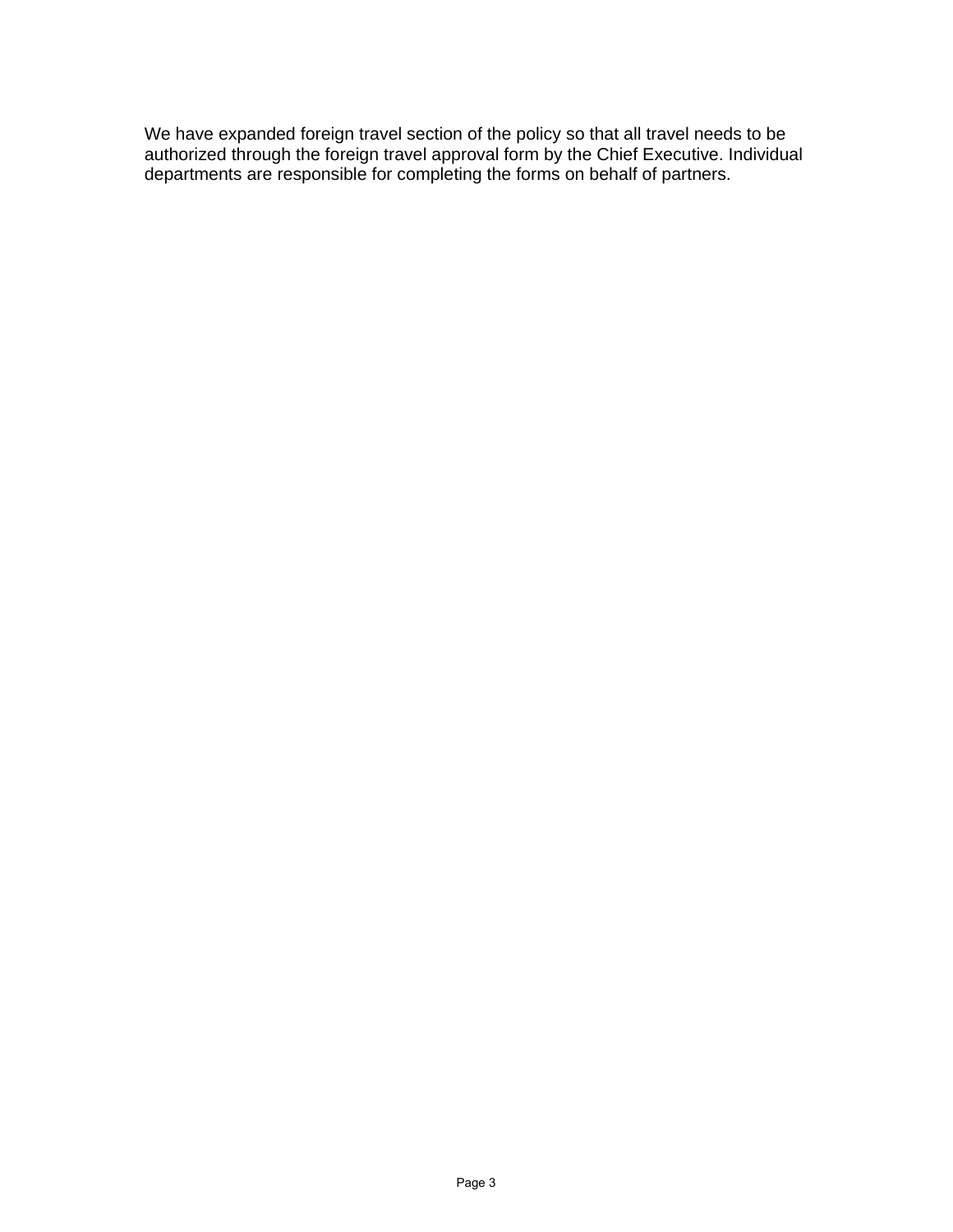# professions

# **Expenses Policy for Employees**

# **INTRODUCTION**

- 1. This policy sets out rules and guidance for employees on how to claim expenses while carrying out work on behalf of the HCPC.
- 2. Employees are expected to act honourably and sensibly within the spirit of this policy.
- 3. The revised policy came into effect from 4 December 2017xxxxx.
- 4. The rates and allowances in this policy are intended to provide a reasonable standard of travel, accommodation and subsistence consistent with HCPC's position as a public sector body funded by Registrants' fees. Rates are kept under review, including feedback from Council and Committee members, Partners and employees, and from time to time, the Council will make changes to the rates quoted in this policy. These changes will be notified to Employees.
- 5. The HCPC shall reimburse employees, on production of itemised receipts satisfactory to the HCPC, for all reasonable expenses actually and necessarily incurred by employees in relation to their attendance at meetings or events where they are representing the HCPC. Non-itemised debit/credit card receipts are not accepted.
- 6. Expenses will only be reimbursed to the extent that they have been paid for by the employee in money. Expenses that have been bought with promotional points or vouchers or other non-monetary forms of settlement cannot be reimbursed.
- 7. Expenses will only be paid if approved by the HCPC. If employees are uncertain as to whether an expense will be reimbursed, they should seek clarification from their line manager before the expense is incurred.
- 8. Employees are expected to arrange their travel and accommodation in the way that is most cost effective for the HCPC, while minimising the environmental impact.
- 9. The Chief Executive's prior approval is required for international travel, before any booking is made. The employee's line manager's prior approval is required for any non-travel or accommodation related expense that is greater than £100. HCPC reserve the right to reject payment for expenses that are not compliant with the policy.

| <b>Review date</b> | <b>Version</b> | Department | Owneı                                                   | <b>Title</b>                                          | of Doc<br>$\tau$ vne . | Next review date |
|--------------------|----------------|------------|---------------------------------------------------------|-------------------------------------------------------|------------------------|------------------|
| 18/10/18           | 18.1           | Finance    | Director of Fina<br><sup>1</sup> Fina <b>ncin</b> de 4. | ವರ 4 <u>HC</u> PC 1<br><b>Employee Expense Policy</b> | Policy                 | November 2019    |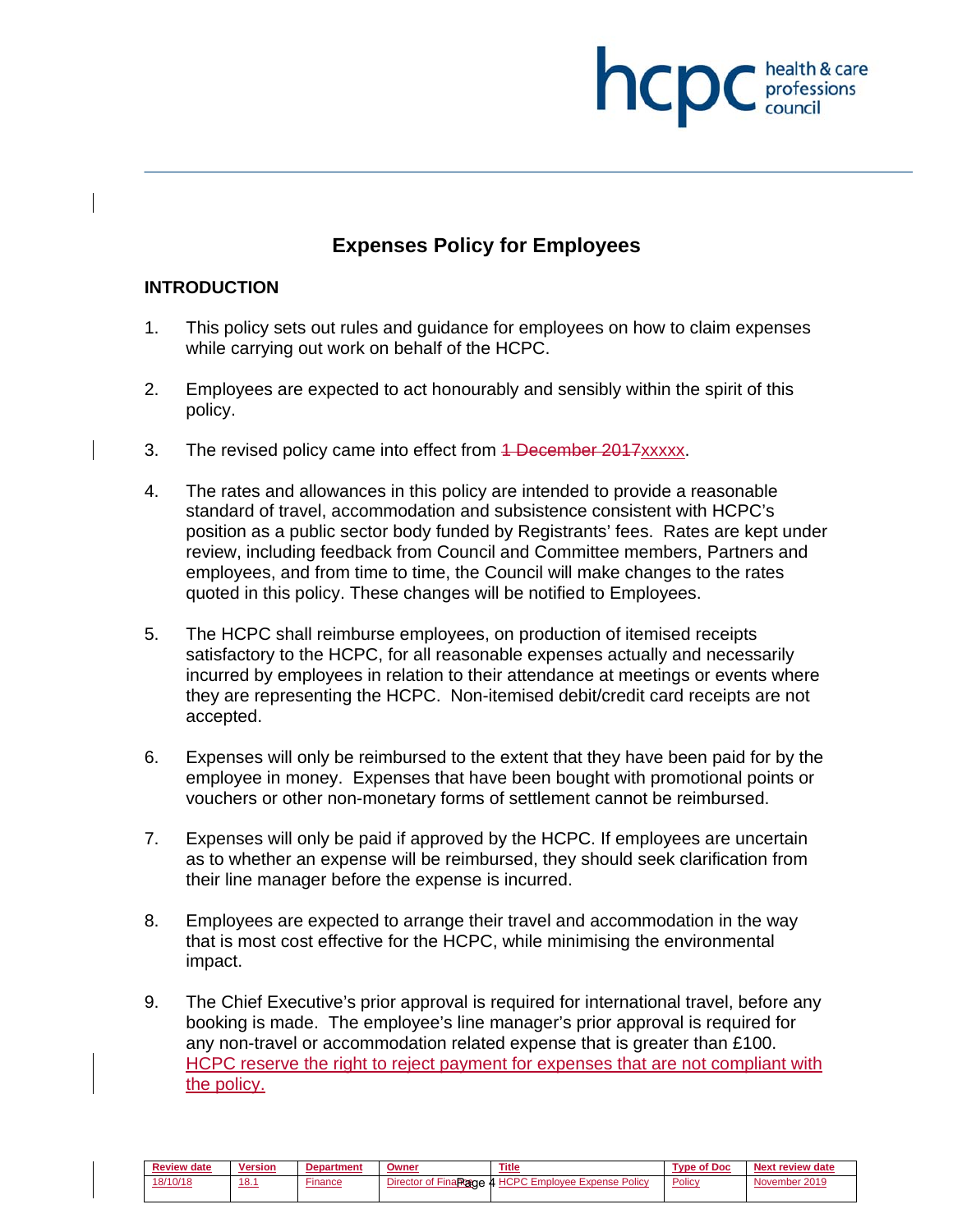

10. Should further clarification or advice be required with regards to this policy, please contact your line manager or the Finance department.

#### **SUBMITTING EXPENSES CLAIMS**

- 11. Employee expense claims, authorised by the relevant line manager with supporting itemised receipts showing the date of purchase, should be submitted via email on the claim form provided for the purpose which can be found on the intranet.
- 12. All claims submitted must be accompanied by supporting receipts. If a receipt is misplaced, every reasonable effort should be made to obtain a replacement copy from the supplier. If the receipt is not located, the circumstances and the details of the purchase should be explained on the claim form or in the covering email.
- 13. Payments of expenses will be made into employees' bank accounts.
- 14. Employees are asked to submit their claims within one calendar month of the expense having been incurred.
- 15. Line managers are responsible for reviewing claims and confirming that the policy has been followed. In authorising a claim the line manager confirms that the expense was necessarily incurred on HCPC business and that the amounts claimed are within the relevant policy limits.
- 15.16. All claims will be processed through our purchase requisition system (WAP), following line manager authorisation, to ensure that business related expenses are visible and approved by the most appropriate member of the management team before payment is processed.

# **TRAVEL MANAGEMENT COMPANY**

- 16.17. HCPC has appointed a travel management company through a government framework contract. The travel management framework agreement provides favourable terms and conditions and efficient business processes to HCPC. Rail and air travel and hotel accommodation must therefore be booked through the HCPC's contracted travel management company. The performance of the travel management company is reviewed at regular intervals and the contract provides a process to address any performance issues.
- 17.18. All travel should be booked at the earliest opportunity as cheaper rates can be obtained.

| <b>Review date</b> | <b>Version</b>        | <b>Department</b> | Owner | <b>Title</b>                                         | Type of Doc | <b>Next review date</b> |
|--------------------|-----------------------|-------------------|-------|------------------------------------------------------|-------------|-------------------------|
| 18/10/18           | ، ٥<br>$\mathbf{o}$ . | Finance           |       | Director of FinaRange 5 HCPC Employee Expense Policy | Policy      | November 2019           |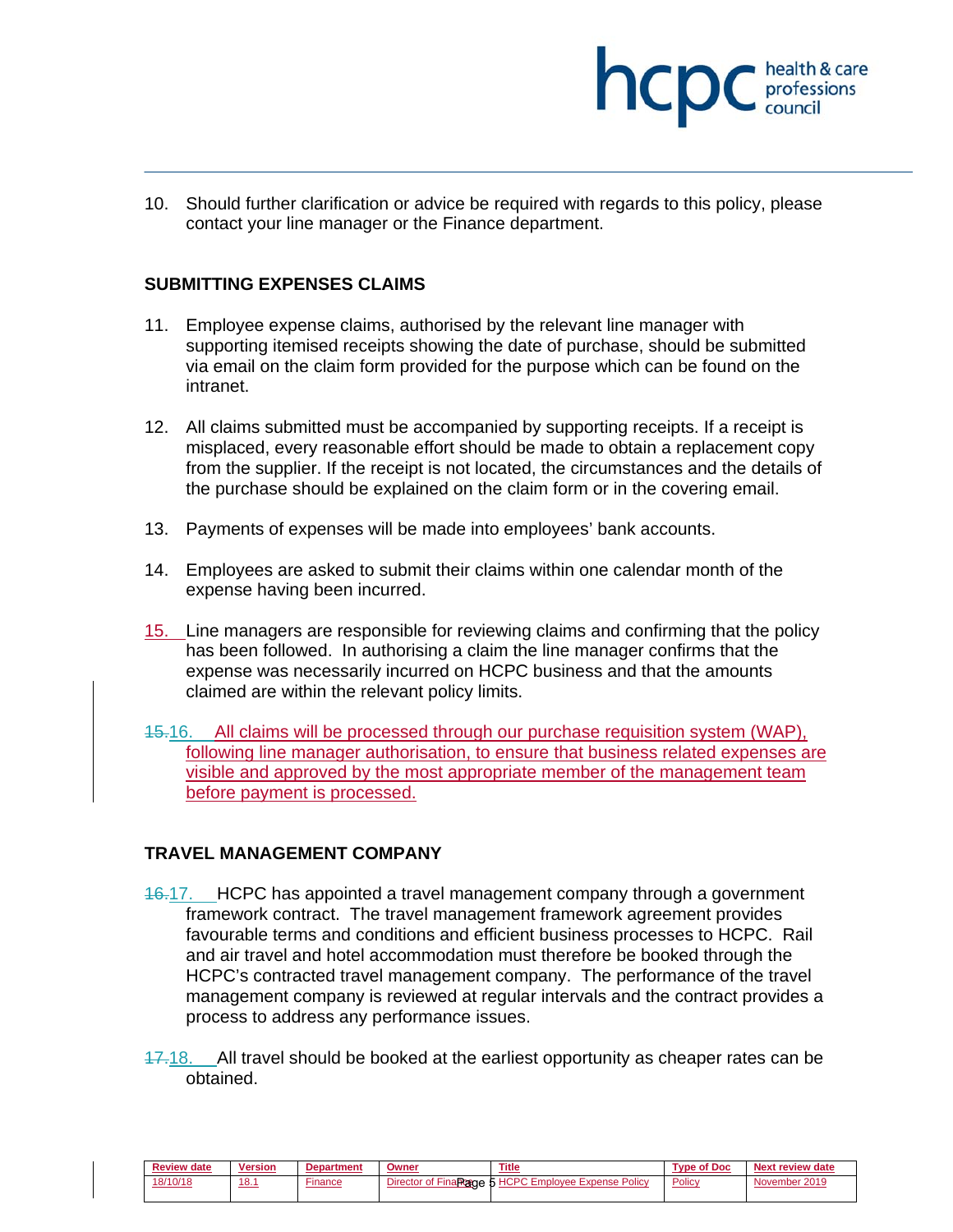

- 18.19. Bookings through the travel management company should be made on-line via the link on the intranet. On-line bookings are free of charge for train and hotel bookings, but fees are charged for bookings by telephone or email. Air travel bookings incur a charge both online and via telephone or email.
- 19.20. Bookings made though the travel management company are covered by their cancellation policy. Rail travel bookings can be cancelled on-line free of charge. However, the cancellation of hotel bookings is dependent on the type of room booking made, as some cheaper room-only rates are non-refundable.
- 20.21. Employees are responsible for cancelling their own bookings. Cancellations should be made as soon as the related meeting, hearing or visit has been cancelled to minimise cancellation charges. When a rail booking is cancelled after the tickets have been delivered or collected, the tickets must be returned to the travel management company in order to obtain any refund. Email travel@hcpcuk.org for the forms.

# **TRAVEL AND SUBSISTENCE**

24.22. Reasonable rates are payable for travelling and subsistence costs to reimburse the out of pocket expenses incurred while travelling on HCPC business to a location other than the HCPC offices. Costs incurred while travelling from home to the HCPC offices cannot be claimed, except in the case of late night working as set out in paragraph 343432. If the employee already holds a season ticket for the relevant journey, no additional cost has been incurred and therefore no cost can be claimed.

#### **Rail**

 $22.23$ . All rail travel on HCPC business must be booked at standard class. The only exceptions to this are where first class travel has been agreed in advance as a reasonable adjustment for an employee with a disability or with other mobility issues, and where, exceptionally, a first class ticket is cheaper than the equivalent standard class ticket. The travel management company booking system will only allow the purchase of a first class ticket when the first class ticket is cheaper than the equivalent standard class ticket. Employees must not artificially manipulate the point at which they book, their journey time, route or ticket conditions to try to bring first class travel into scope.

#### **Air Fares**

23.24. The Chief Executive's prior approval is required for all overseas travel.

| <b>Review date</b> | <b>Version</b> | Department | Owner                 | <b>Title</b>                   | Type of Doc | Next review date |
|--------------------|----------------|------------|-----------------------|--------------------------------|-------------|------------------|
| 18/10/18           | 18.1           | Finance    | Director of Finance 6 | 6 HCPC Employee Expense Policy | Policy      | November 2019    |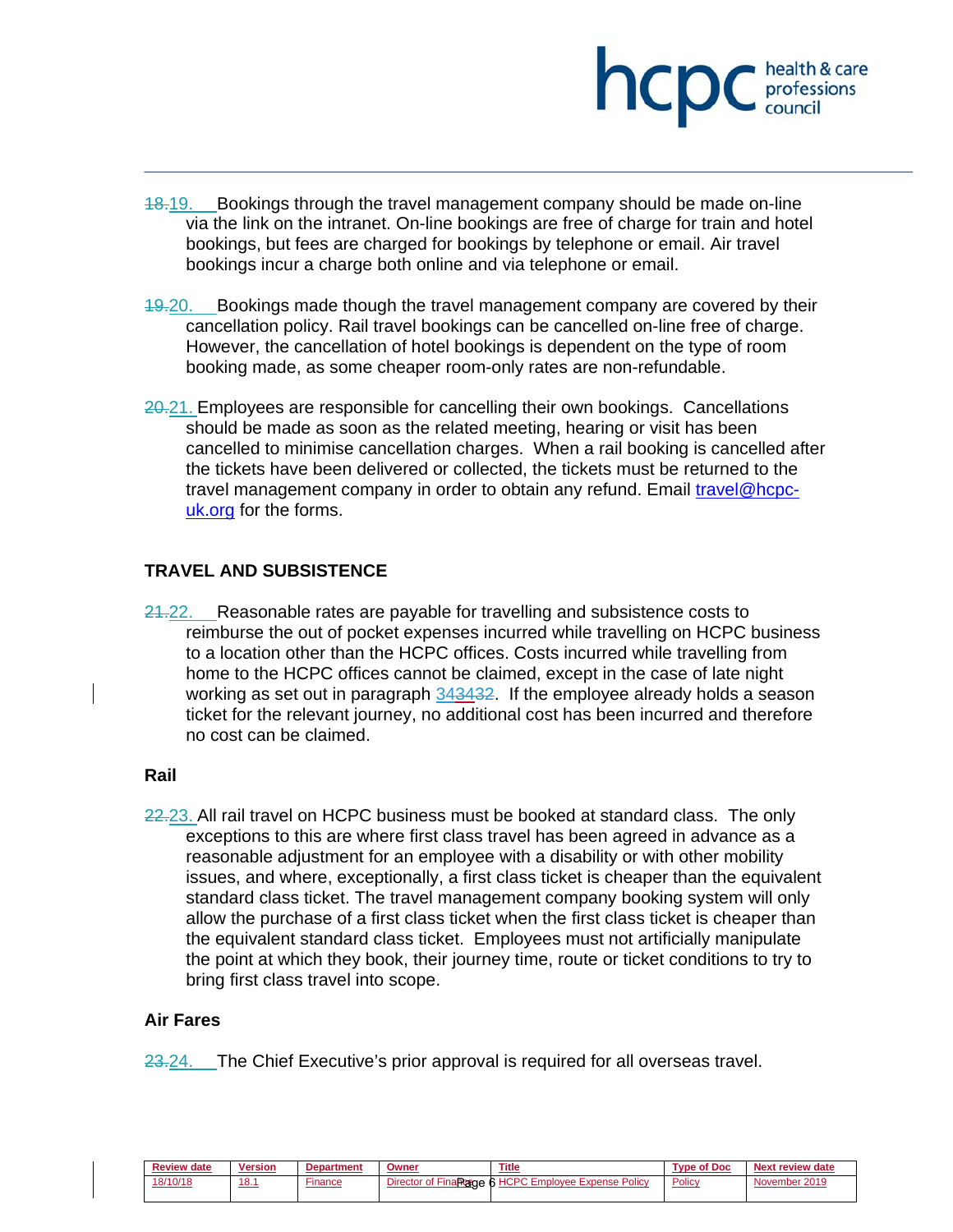

- 24.25. Standard Class must be used when the duration of the single airline flight is less than five hours. If the single journey comprises more than one airline flight, Standard Class tickets must be used for the different flights if the combined air travel time is less than five hours.
- $25.26.$  Premium Economy tickets may be used when the duration of a single airline flight is longer than five hours but less than eight hours. If Premium Economy tickets are unavailable, Standard Class tickets must be used.
- 26.27. Business Class tickets may be used when the duration of a single airline flight is longer than eight hours. If Business Class tickets are unavailable, Premium Economy tickets may be used.

#### **Tube, coach and bus fares**

27.28. All tube, coach and bus fares will be reimbursed as incurred. Those employees travelling within London are encouraged to purchase an Oyster Card or use a contactless debit/credit card in order to take advantage of the cheaper fares available. A receipt is not required although you must state clearly those journeys made when claiming.

#### **Car travel**

- 28.29. Employees' own cars or rental cars can only be used for travel on HCPC business where it is the most cost efficient way of travelling or where rail/air travel is not available. Employees must have the appropriate insurance cover for business use of their own car.
- 29.30. The mileage allowances for employees' own cars used on HCPC business are in accordance with HMRC rates, which are subject to change from time to time. The current rates are as follows:-

| Cars:-<br><b>Additional miles:</b> | $1st 10,000$ miles: | 45p per mile<br>25p per mile |
|------------------------------------|---------------------|------------------------------|
| Motorcycles:-<br>Cycles:-          |                     | 24p per mile<br>20p per mile |

- 30.31. Rental cars must be booked by emailing travel@hcpc-uk.org. The actual cost of fuel used by rented cars may be claimed, supported by an itemised receipt.
- 31.32. Expenses incurred in respect of tolls, parking and ferries may be claimed.

| <b>Review date</b> | <b>Version</b> | <b>Department</b> | Owner                 | <b>Title</b>                          | Type of Doc | Next review date |
|--------------------|----------------|-------------------|-----------------------|---------------------------------------|-------------|------------------|
| 18/10/18           | 18.7           | Finance           | Director of FinaRance | <b>7 HCPC Employee Expense Policy</b> | Policy      | November 2019    |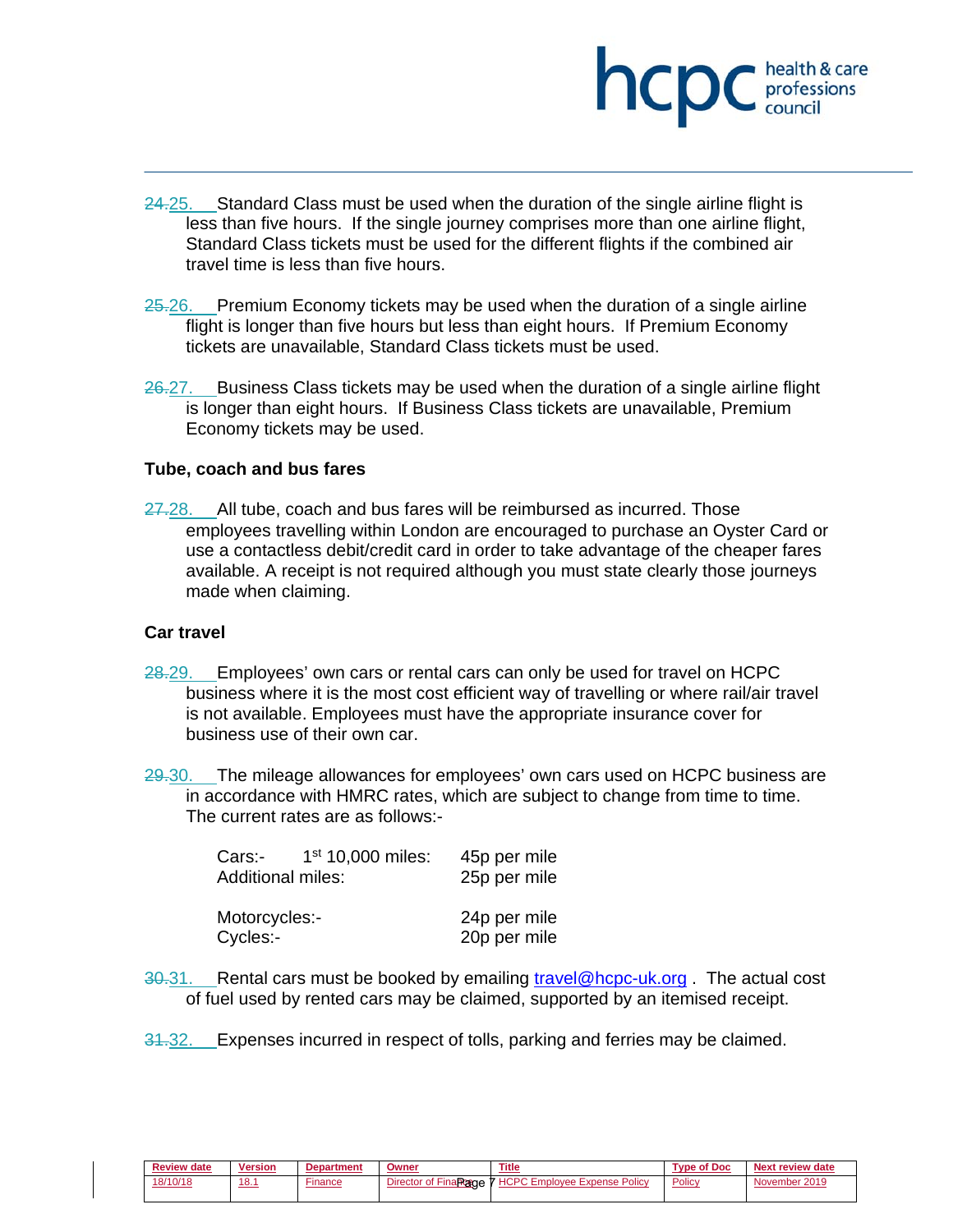# professions

#### **Taxi Fares**

32.33. Where practicable, public transport should be used rather than taxis. Taxi fares will only be reimbursed in the following circumstances:

- where there is a time constraint and a taxi will be quicker;
- where a taxi will be cheaper than public transport (for example, if two or more employees/partners/Council members share a taxi); where public transport is unavailable;
- **•** if the journey has to be made before 8am or after 8pm;
- if carrying heavy/bulky luggage or heavy/bulky HCPC equipment; or
- where there is a disability which affects mobility, or other mobility issues.

Please state circumstances for using a taxi on the claim.

#### **Late night taxis from the HCPC offices to home**

33.34. Where there is a requirement to work until at least 9pm, which does not form part of the normal work pattern, a taxi journey from the HCPC offices to home may be claimed providing that it would not be reasonable to expect the use of public transport.

#### **Away day travel expenses**

34.35. For travel to away days, training and similar events, the difference between an employee's normal travel fare (from home to HCPC offices) and the amount of the new journey will be reimbursed. Employees are therefore encouraged to purchase extension tickets where appropriate and purchase oyster card fares, which are cheaper than cash fares.

If an employee uses a private car journey as either part of their usual or extended/ alternative journey, the mileage rates as stipulated in paragraph 303028 will be applied.

#### **Hotel**

- 36. Hotel accommodation can only be booked for the night prior to providing services if the employee otherwise has to leave home before 06:00 and for the night following the engagement if the employee would return home after 22:00.
- 35.37. Hotel accommodation must be booked though the travel management company and should use HCPC's preferred hotels, where availability allows. A list of HCPC's preferred hotels, where we have agreed special rates, is maintained on the intranet.

| <b>Review date</b> | <b>Version</b> | <b>Department</b> | Owner | Title                                                | <b>Type of Doc</b> | Next review date |
|--------------------|----------------|-------------------|-------|------------------------------------------------------|--------------------|------------------|
| 18/10/18           | 18.1           | inance            |       | Director of FinaRange 8 HCPC Employee Expense Policy | Policy             | November 2019    |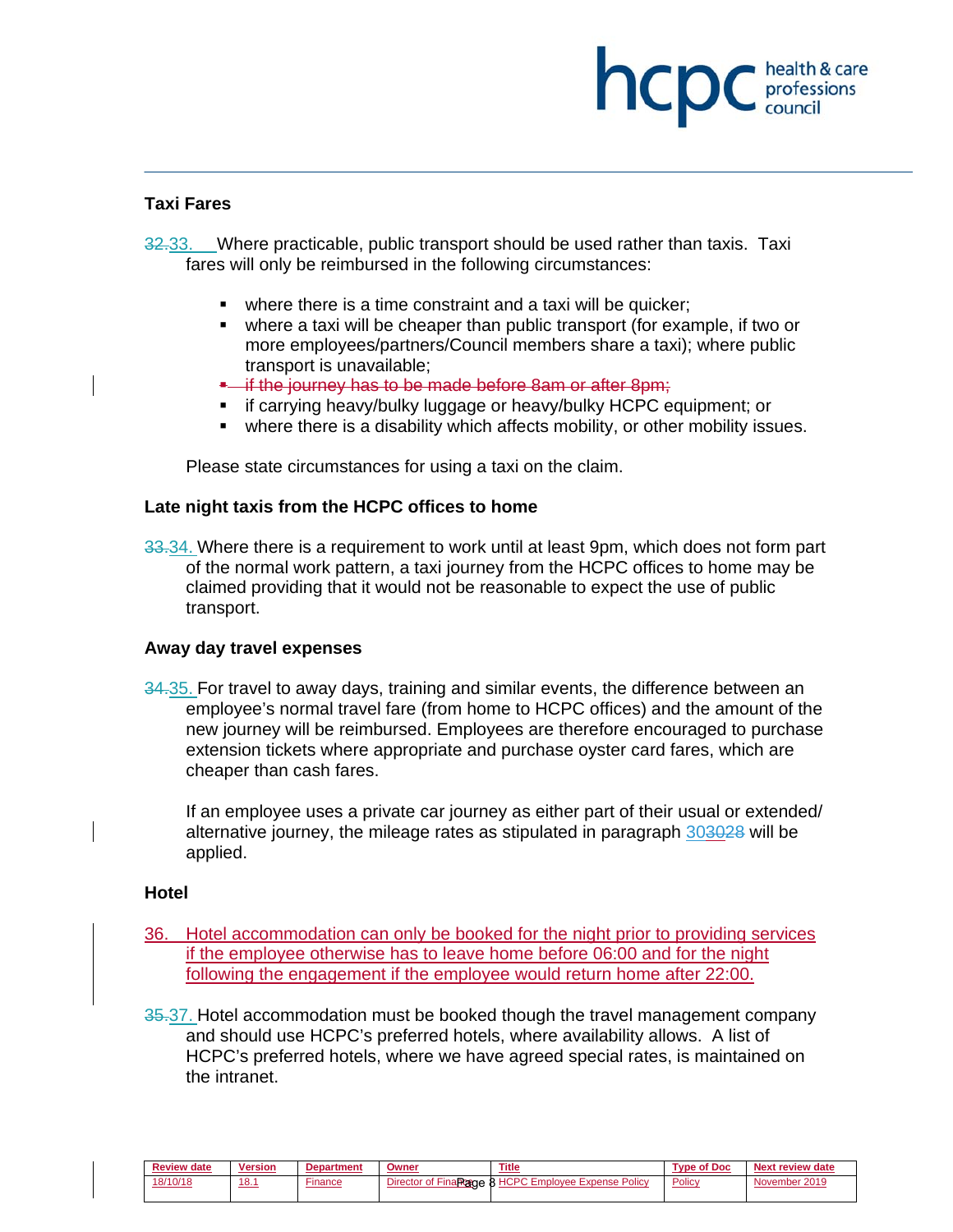

# 38. The maximum nightly rates for hotels including VAT are as follows:-

|                                                                                                                                                                                                                                                                                                                                                                                                                                   | Room only,<br>incl VAT | <b>Bed and</b><br>breakfast,<br>incl VAT |
|-----------------------------------------------------------------------------------------------------------------------------------------------------------------------------------------------------------------------------------------------------------------------------------------------------------------------------------------------------------------------------------------------------------------------------------|------------------------|------------------------------------------|
| London within the M25                                                                                                                                                                                                                                                                                                                                                                                                             | 170                    | 180                                      |
| Aberdeen, Belfast, Birmingham, Cardiff,<br>Edinburgh, Glasgow and Manchester<br>(other cities with high market rates for hotel<br>accommodation)                                                                                                                                                                                                                                                                                  | 140                    | 150                                      |
| All other areas in the United Kingdom                                                                                                                                                                                                                                                                                                                                                                                             | 120                    | 130                                      |
| Abroad: The Chief Executive's prior approval is required for all overseas<br>travel, including the choice of hotel. Hotel room rates should not exceed the<br>equivalent rates for the UK, ie hotels in a capital city should not exceed the<br>equivalent of £180 per night including VAT and breakfast; other large cities<br>should not exceed the equivalent of £150; other areas should not exceed the<br>equivalent of £130 |                        |                                          |

36.39. When a bed and breakfast rate is booked, the cost attributable to breakfast does not matter so long as the total is within the bed and breakfast limit in the table. When a room only rate has been booked, breakfast may still be taken in the hotel provided the total for the room plus breakfast is within the bed and breakfast limit in the table, and the breakfast is charged on the hotel bill. Alternatively, when a room only rate is booked, breakfast may be taken outside the hotel subject to the £10 limit per paragraph 424139.

#### **Other accommodation**

- 40. £35 may be claimed when Employees are required to stay away from home on HCPC business and choose to stay with friends and family. This amount covers all costs including accommodation, evening meal and breakfast. No claim can be made by anyone staying in their own property.
- 37. Employees staying with friends or relatives may claim for evening meals and breakfast up to the maximum allowances set out in paragraph 39, if the meals are not provided by their host. Claims must be supported by receipts.

#### **Meals**

38.41. This section covers meals paid for by employees while on day to day HCPC business, and meals charged to employees' hotel bills. It does not cover food provided and organised directly by the HCPC at special events. HCPC will not pay for the cost of alcohol. The maximum allowances for meals stated below are for the cost of food and non-alcoholic drinks.

| <b>Review date</b> | <b>Version</b> | <b>Department</b> | Owner                     | <b>Title</b>                          | Type of Doc | Next review date |
|--------------------|----------------|-------------------|---------------------------|---------------------------------------|-------------|------------------|
| 18/10/18           | 18.1           | Finance           | Director of FinaRgage 9 ! | <b>9 HCPC Employee Expense Policy</b> | Policy      | November 2019    |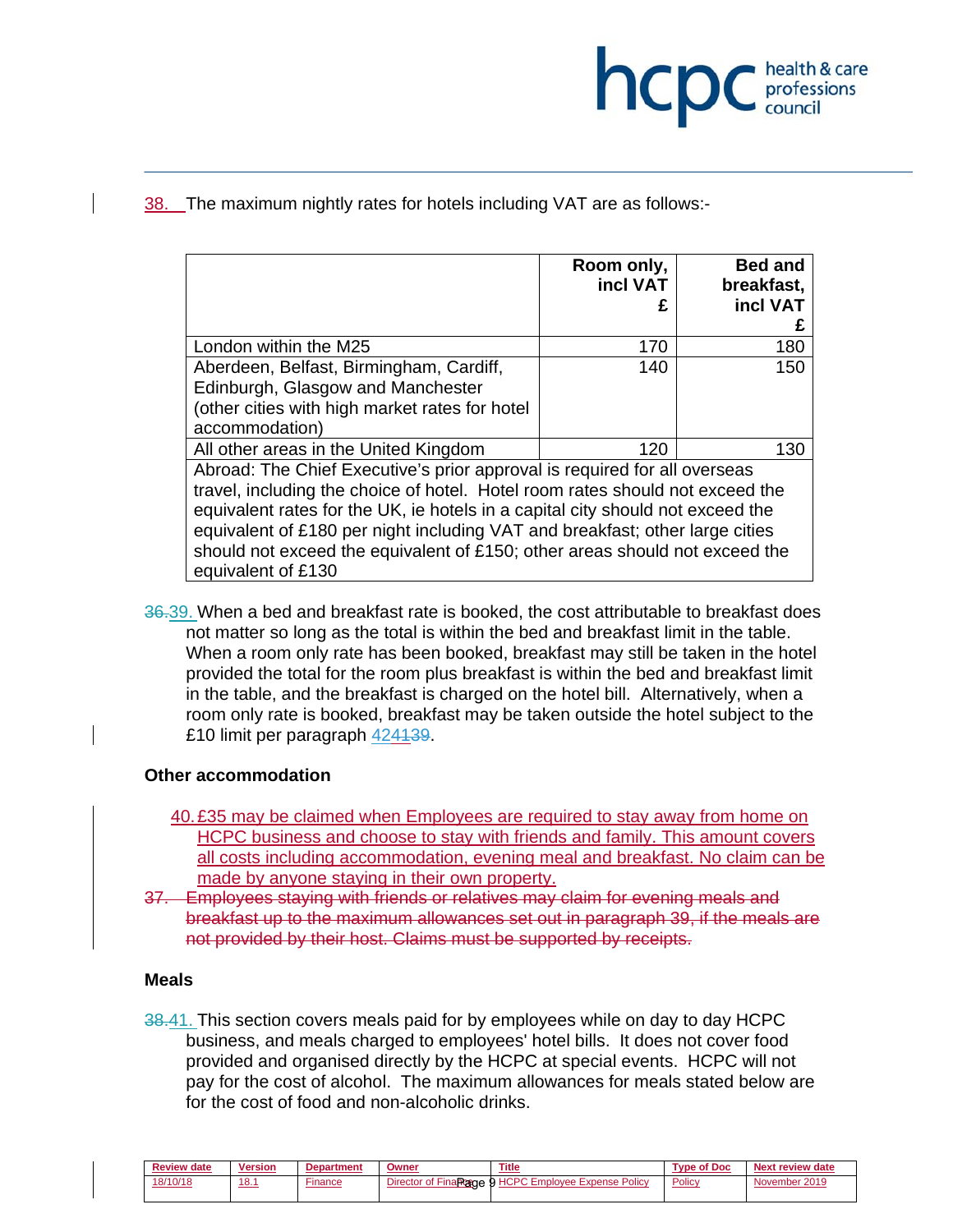

39.42. Reasonable expenses will be reimbursed where costs for meals have been incurred with the following maximum allowances:

- Breakfast **E10** (when purchased outside the hotel);
- Lunch £10;
- Evening Meal £25 (whether taken inside or outside the hotel);

Breakfast can be claimed

- when travelling on HCPC business to a location other than the HCPC offices and leaving home before 7.30am, or
- when staying in overnight accommodation and breakfast is not included in the room rate

An evening meal can be claimed

- when travelling on HCPC business to a location other than the HCPC offices but not staying in overnight accommodation, and arriving home after 8pm, or
- when working late at the HCPC offices and arriving home after 8pm, subject to the prior approval of the line manager.

Lunch can normally only be claimed when the employee is out of the office on business for more than 4 hours during the working day.

First class carriages on intercity trains, and business class airline lounges may provide meals to travellers. An employee travelling on HCPC business who would be entitled to claim for the cost of a meal(s) may instead claim for the cost of upgrading rail travel to first class, or for the cost of admission to an airline lounge, in lieu of claiming for the applicable meal(s). The claim will be limited to the maximum claim value for the applicable meal(s).

Tray charges for room service may be claimed provided the total cost of the meal including the tray charges is within the maximum allowance for the applicable meal.

Where an employee pays for and claims the cost of meals of other HCPC employees/partners/Council members, the names of the other individuals must be stated on the claim form.

Where a meal is provided by the HCPC, claims for alternative food purchased will not be paid.

Incidentals incurred though the course of a day can be claimed up to a value of £5 to cover the costs of non-alcoholic drinks and snacks. Receipts must be provided to support the amount claimed.

| <b>Review date</b> | <b>Version</b> | <b>Department</b> | Owner                | <b>Title</b>                   | Type of Doc | <b>Next review date</b> |
|--------------------|----------------|-------------------|----------------------|--------------------------------|-------------|-------------------------|
| 18/10/18           | 18.1           | Finance           | Director of Finangue | 10HCPC Employee Expense Policy | Policy      | November 2019           |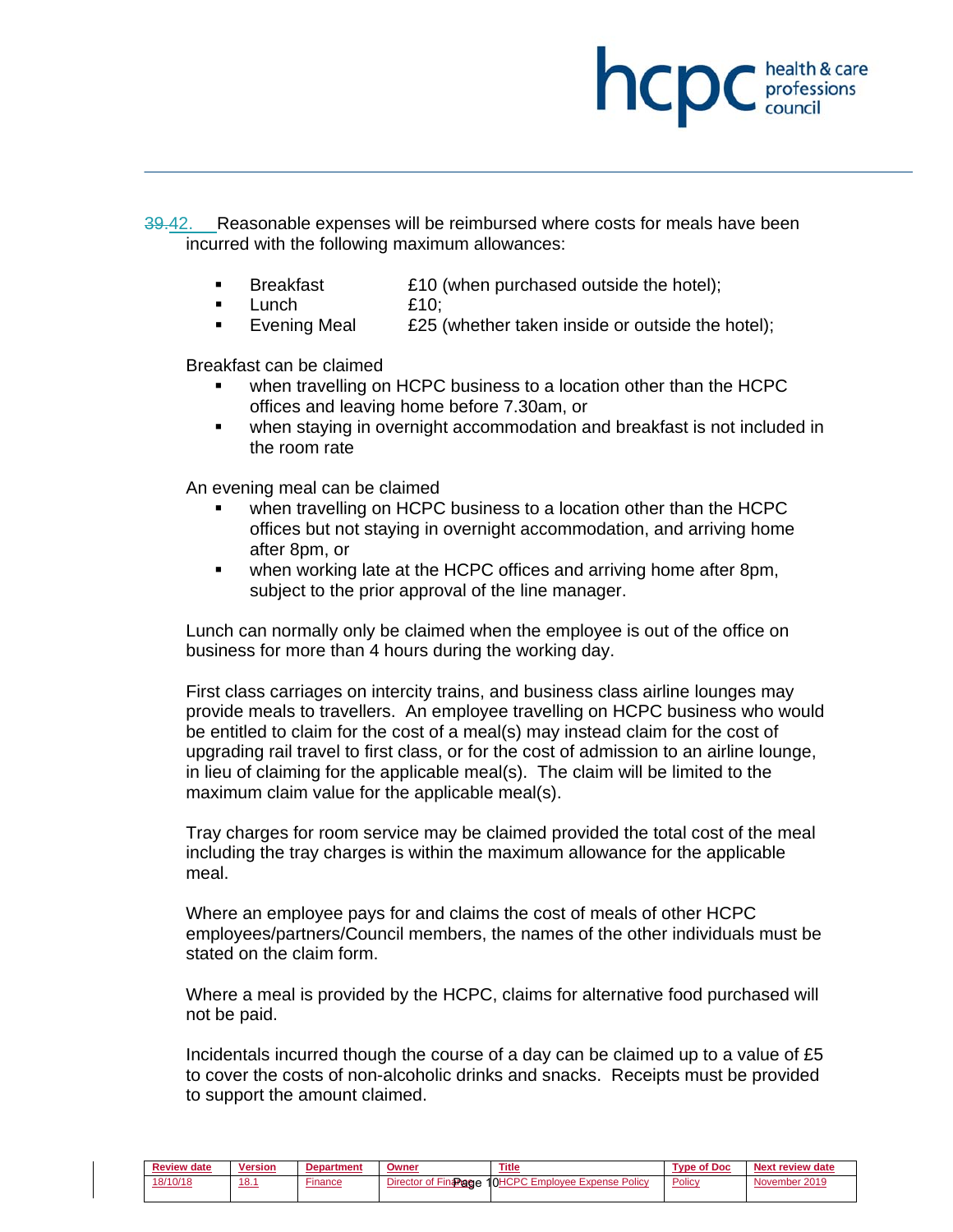# **Other business travel expenses**

43. The use of broadband Internet connection should generally be limited to use at locations which offer the service at no charge or have complimentary Wi-Fi available. Employees should use their work mobile phones for checking emails when travelling for HCPC business. Use of pay-per-use connections and Wi-Fi on planes, trains and in hotels should be limited to completing urgent business matters. Costs will only be reimbursed where it is clearly stated on the claim the reason for using the Wi-Fi connections. This must be supported by a receipt.

professions<br>council

# **CARERS**

- 40.44. A maximum daily allowance of up to £65 per child/dependant will be paid in respect of care for children and dependants while the employee is travelling on HCPC business. This will only be paid when the care is not normally in place for that period of time and it is required in addition to the normal contracted hours of the carer.
- 41.45. Where the allowance is claimed in respect of care for a child, the employee must be the parent of, or have daily parental responsibility for, the child in respect of whom the allowance is claimed. Payment will only be made if the child-carer is registered with the appropriate agency, and only against a valid invoice addressed to the employee.
- 42.46. Where the allowance is claimed in respect of a dependant over the age of 16, the employee must be the normal provider of care. Payment will only be made against a valid invoice addressed to the employee of the HCPC.

# **ABUSE OF THE POLICY**

43.47. If it is found that an employee has abused this policy then the HCPC will reserve the right to take further action.

# **REVIEW OF THE POLICY**

44.48. This policy will be reviewed on an annual basis by the Senior Executive Management Team. Any issues or proposed changes will be brought to the attention of the Remuneration Committee for approval.

| <b>Review date</b> | <b>Version</b> | <b>Department</b> | Owner                | <b>Title</b>                         | <b>Type of Doc</b> | Next review date |
|--------------------|----------------|-------------------|----------------------|--------------------------------------|--------------------|------------------|
| 18/10/18           | 18.1           | Finance           | Director of Finangee | 11HCPC<br>Policy<br>Employee Expense | Policy             | November 2019    |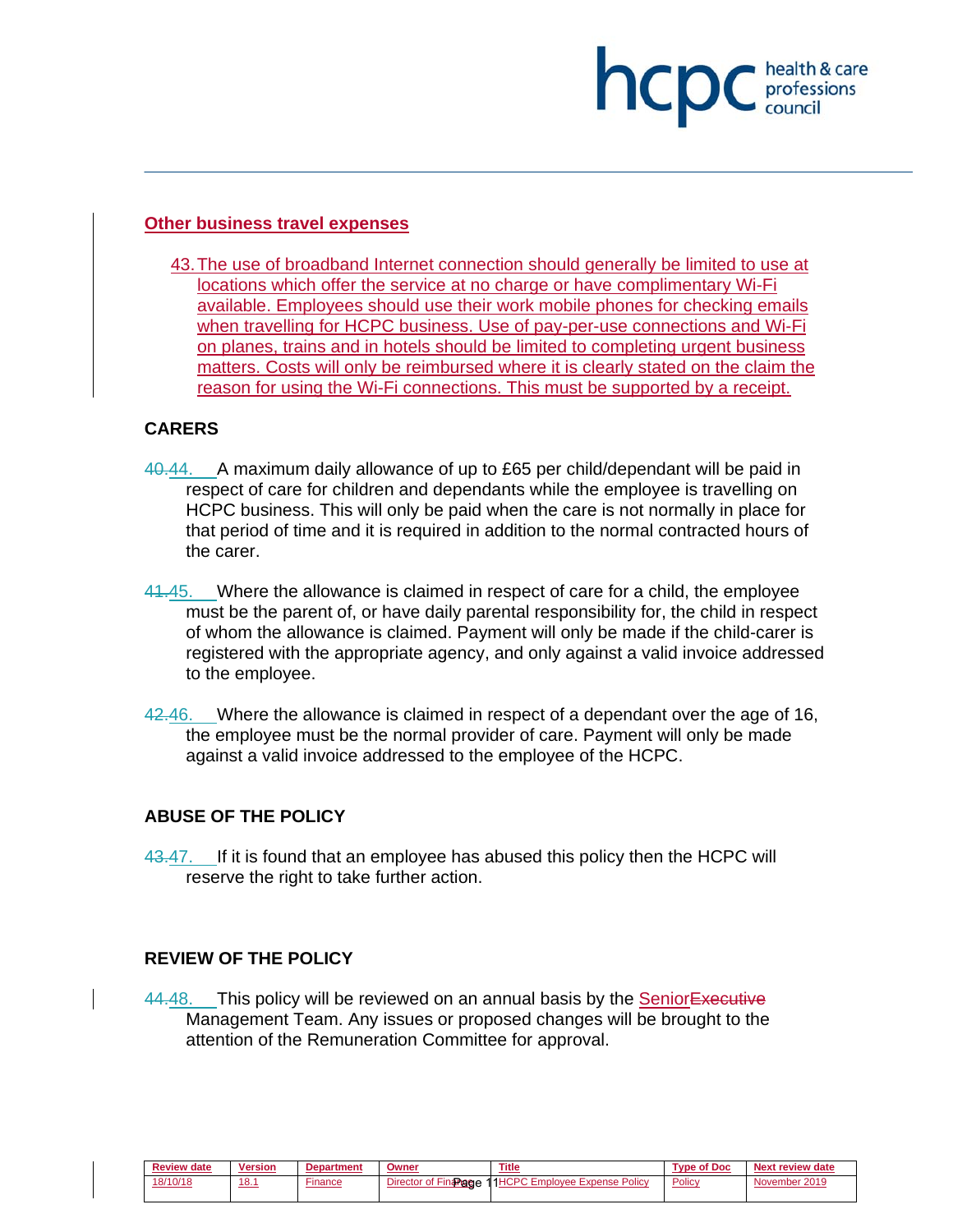

# **Fees and Expenses Policy for HCPC Partners**

#### **INTRODUCTION**

- 1. This policy sets out rules and guidance for Partners on how their fees will be paid and how to claim their expenses while carrying out work on behalf of the HCPC.
- 2. Partners are expected to act honourably and sensibly within the spirit of this policy.
- 3. The revised policy came into effect from 1 December 2017 **xxxxx**.
- 4. The rates and allowances in this policy are intended to provide a reasonable standard of travel, accommodation and subsistence consistent with HCPC's position as a public sector body funded by Registrants' fees. Rates are kept under review, including feedback from Council and Committee members, Partners and employees, and from time to time, the Council will make changes to the rates quoted in this policy. These changes will be notified to Partners.
- 5. The HCPC shall reimburse Partners, on production of itemised receipts satisfactory to the HCPC, for all reasonable expenses actually and necessarily incurred by Partners in relation to their HCPC work. Non-itemised debit/credit card receipts will not be accepted.
- 6. Expenses will only be reimbursed to the extent that they have been paid for by the Partner in money. Expenses that have been bought with promotional points or vouchers or other non-monetary forms of settlement cannot be reimbursed.
- 7. Expenses will only be paid if approved by the HCPC. If Partners are uncertain as to whether an expense will be reimbursed, they should seek clarification from the relevant HCPC departmental manager before the expense is incurred.
- 8. Partners are expected to arrange their travel and accommodation in the way that is most cost effective for the HCPC, while minimising the environmental impact.
- 9. The HCPC's prior approval is required for any non-travel or accommodation related expense that is greater than £100. If expenses fall outside of this policy, the HCPC may contact Partners to seek clarification over the expenditure. Partners are advised that reimbursement may be delayed in these circumstances. HCPC reserve the right to reject payment for expenses that are not compliant with the policy.

| <b>Review date</b> | Version | <b>Department</b> | Owne<br>Page        | <b>Title</b>                                 | <b>Type of Doc</b> | Next review date |
|--------------------|---------|-------------------|---------------------|----------------------------------------------|--------------------|------------------|
| 18/10/18           | 18.1    | ·inance           | Director of Finance | <b>UCDC Dortnor</b><br><b>Expense Policy</b> | Policy             | November 2010    |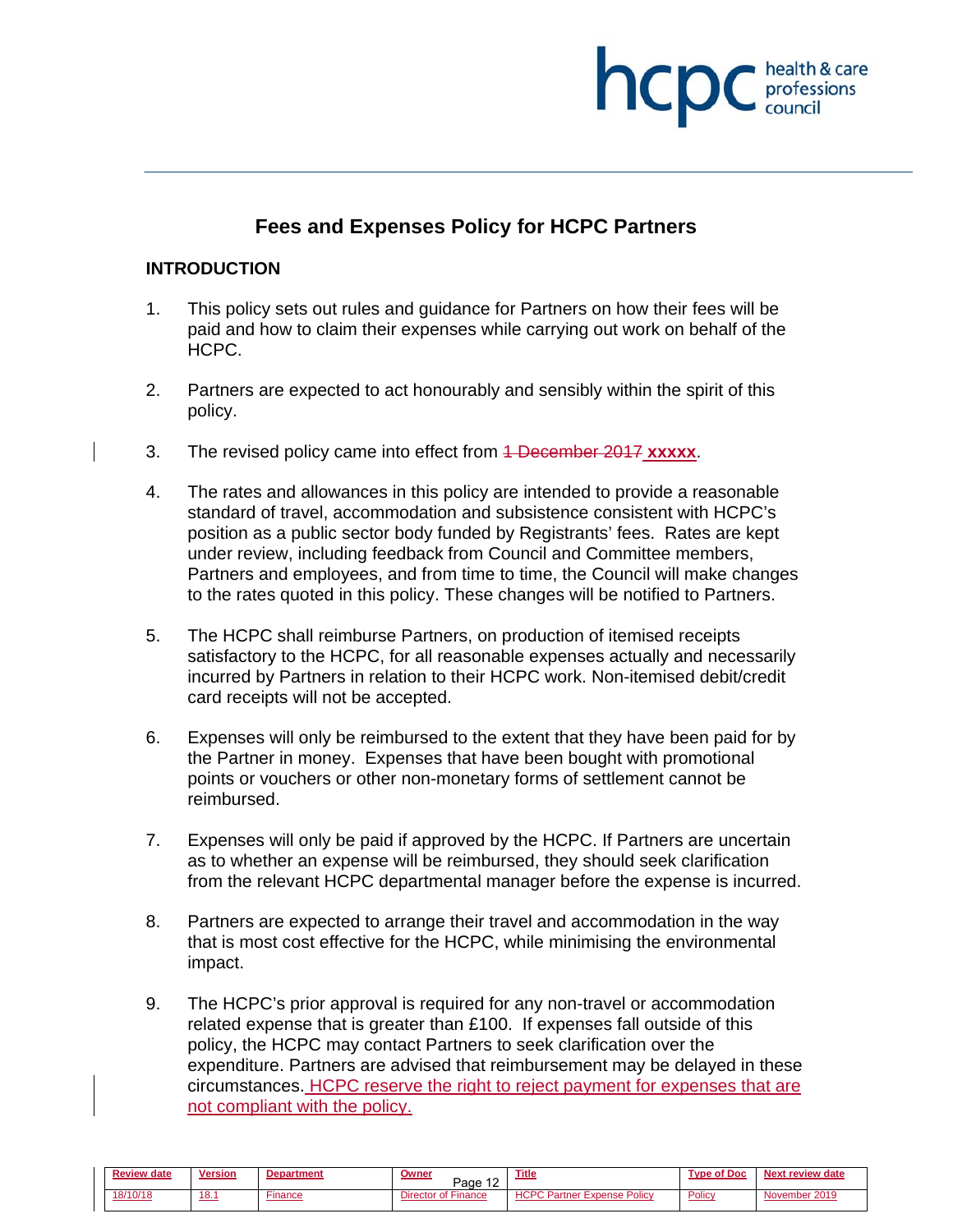

10. Should further clarification or advice be required with regards to this policy, please contact the Partner Manager or the Finance department.

# **SUBMITTING EXPENSES CLAIMS**

- 11. Partners must submit their claims for reimbursement of expenses electronically by email to finance@hcpc-uk.org with scanned or photographed copies of the itemised receipts showing the date of purchase.
- 12. All claims should be made on the HCPC Partner Expense Form, which can be found on the Partner Portal and onef the HCPC website. appropriate forms.
- 13. All claims submitted must be accompanied by scans or photographs of supporting receipts. If a receipt is misplaced, every reasonable effort should be made to obtain a replacement copy from the supplier. If the receipt is not located, the circumstances and the details of the purchase should be explained on the claim form or in the covering email.
- 14. Partners are required to submit their claims directly to the Finance Department at the HCPC within one calendar month in which the work is carried out or the claim may be forfeited. Expenses will be paid direct into the Partner's bank account.

# **FEES**

- 15. HCPC will pay Partners' fees proactively based on HCPC's records of the work done (for example, assessments completed, days of hearing attended by panel members). Partners are not required to submit invoices. HCPC's remittance advices will provide details of the work for which payment is made. Partners should compare remittance advices with their own records of the work done and query any discrepancy with the department that commissioned the work.
- 16. The daily rates or case rates payable to Partners are set out in the schedule to the Partner Agreement. Any changes to the rates will be communicated to Partners.
- 17. For any work undertaken lasting 3.5 hours or less, Partners from all roles will be paid a half day fee. This excludes any reading time. Partners are reminded that HCPC does not pay reading or travelling time.
- 18. If a Partner is booked for Fitness to Practise work, which requires attendance and is cancelled, postponed, adjourned or concludes early, the fees that will be paid to Fitness to Practise Panel Members, Panel Chairs, and Legal Assessors will be based on when a panel is notified that scheduled work will no longer go

| <b>Review date</b> | <b>Version</b> | Department | Owner<br>Page<br>Ιъ. | <b>Title</b>                              | <b>Type of Doc</b> | <b>Next review date</b> |
|--------------------|----------------|------------|----------------------|-------------------------------------------|--------------------|-------------------------|
| 18/10/18           | <u>18.1</u>    | Finance    | Director of Finance  | <b>HCPC Partner Expense Policy</b><br>nu. | <b>Policy</b>      | November 2019           |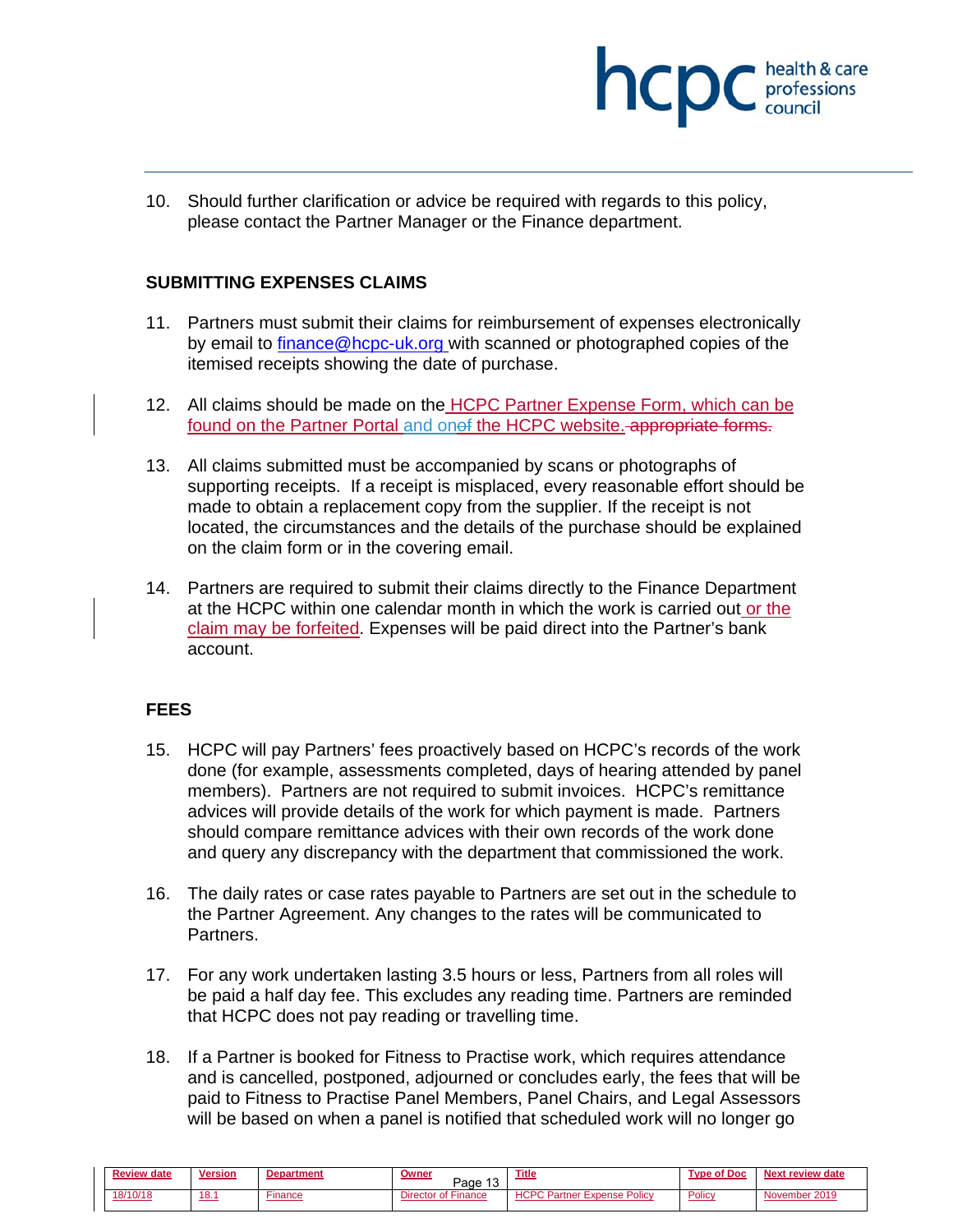

ahead. Each day that a Partner is booked to attend HCPC for Fitness to Practise work is dealt with separately, even if they are consecutive days. Notification is treated as given on a working day if it is communicated to Partners by 5pm on that day; notifications after 5pm are treated as given on the following working day.

19. Cancellation fees for Fitness to Practise work are as follows:

| When notification is given that<br>attendance at a FTP panel on a<br>previously booked day is not required | Fee payable                                      |
|------------------------------------------------------------------------------------------------------------|--------------------------------------------------|
| Notification on the day of attendance, or<br>on the working day before attendance:                         | full fee for that day of attendance              |
| Notification more than 1 working day but<br>less than 5 working days before the<br>attendance:             | $\frac{1}{2}$ day fee for that day of attendance |
| Notification 5 or more working days<br>before the attendance:                                              | no fee                                           |

- 20. If a CPD, test of competence or aptitude test assessment day is cancelled the same cancellation rates apply as for FTP panels.
- 21. If Education Visits are cancelled, the following will be reimbursed to Visitors:

| When notification is given that a Visit<br>has been cancelled                                           | Fee payable                                                                          |
|---------------------------------------------------------------------------------------------------------|--------------------------------------------------------------------------------------|
| Cancellation on day of visit:                                                                           | full fee for all previously scheduled days<br>of the Visit up to a maximum of 3 days |
| Cancellation before 5pm on the day<br>before the visit but less than 5 working<br>days before the visit | one day's fee regardless of the length of<br>the Visit                               |
| Cancellation 1-8 calendar weeks before:                                                                 | one 1/2 day fee regardless of the length of<br>the Visit                             |
| Cancellation more than 8 calendar<br>weeks before:                                                      | no fee                                                                               |

- 22. Notification is treated as given on a working day if it is communicated to Partners by 5pm on that day; notifications after 5pm are treated as given on the following working day.
- 23. Partners are self-employed contractors and are responsible for their own tax affairs. The HCPC will pay fees gross, without deductions for tax and National Insurance. Further information can be found in the Partner Agreement.

# **TRAVEL MANAGEMENT COMPANY**

24. HCPC has appointed a travel management company through a government framework contract. The travel management framework agreement provides

| <b>Review date</b> | <b>Version</b> | Department | Owner<br>Page<br>ے ا                  | <b>Title</b>                       | <b>Type of Doc</b> | <b>Next review date</b> |
|--------------------|----------------|------------|---------------------------------------|------------------------------------|--------------------|-------------------------|
| 18/10/18           | 18.1           | -inance    | <sup>4</sup> Finance<br>Director of I | <b>HCPC Partner Expense Policy</b> | Policy             | November 2019           |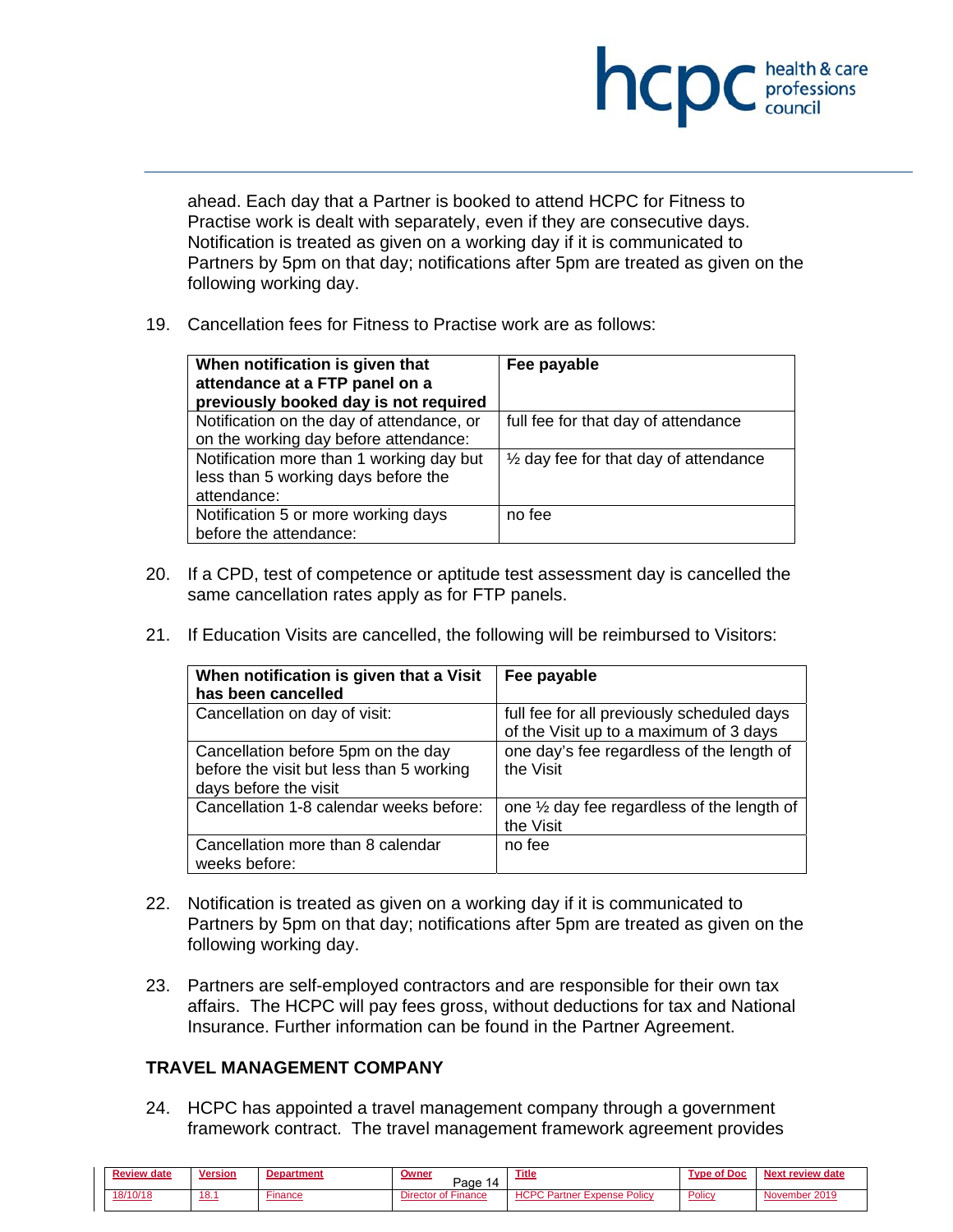

favourable terms and conditions and efficient business processes to HCPC. Rail and air travel and hotel accommodation must therefore be booked through the HCPC's contracted travel management company. The performance of the travel management company is reviewed at regular intervals and the contract provides a process to address any performance issues.

- 25. All travel should be booked at the earliest opportunity as cheaper rates can be obtained. Bookings should be made at least one month in advance unless the booking of the Partner time occurs less than one month in advance.
- 26. Where the start time of a meeting is known an advanced ticket must be purchased on a specific scheduled train or flight. In some cases, purchasing two single tickets may be cheaper than purchasing a return ticket. Open tickets for the entire journey (ie an open return type ticket) are not permitted unless this is the cheapest option. However, if the end time of an event is unknown then an open ticket may be purchased for the return leg of the journey.
- 27. Partners need to present the booking confirmation when checking into the hotel. This can be either printed or accessible through a mobile phone.
- 28. Bookings through the travel management company should be made on-line via the link on the Partners page of the HCPC website. On-line bookings are free of charge for train and hotel bookings, but fees are charged for bookings by telephone or email. Air travel bookings incur a charge both online and via telephone or email.
- 29. Bookings made though the travel management company are covered by their cancellation policy. Rail travel bookings can be cancelled on-line free of charge. However, the cancellation of hotel bookings is dependent on the type of room booking made, as some cheaper room-only rates are non-refundable.
- 30. Partners are responsible for cancelling their own bookings. Cancellations should be made as soon as the related meeting, hearing or visit has been cancelled to minimise cancellation charges. When a rail booking is cancelled after the tickets have been delivered or collected, the tickets must be returned to the travel management company in order to obtain any refund. Email travel@hcpc-uk.org for the forms.

# **TRAVEL AND SUBSISTENCE**

31. Reasonable rates are payable for travelling and subsistence costs to reimburse the out of pocket expenses incurred. If only a proportion of the expense is HCPC related (for example a journey that combines HCPC business and other business), only the relevant pro-rata share of the expense should be claimed. If the Partner already holds a season ticket for the relevant journey, no additional cost has been incurred and therefore no cost can be claimed.

| Review<br>date | <b>Version</b> | rtment | Owneı<br>Page      | <b>Title</b>                             | ' Doc<br>Tyno. | <b>Next</b><br>review date |
|----------------|----------------|--------|--------------------|------------------------------------------|----------------|----------------------------|
| 18/10/18       | 18.            | inance | Directo<br>Finance | 1000<br><b>Expense Policy</b><br>'artner | <b>Policy</b>  | ovember 2010<br>NM.        |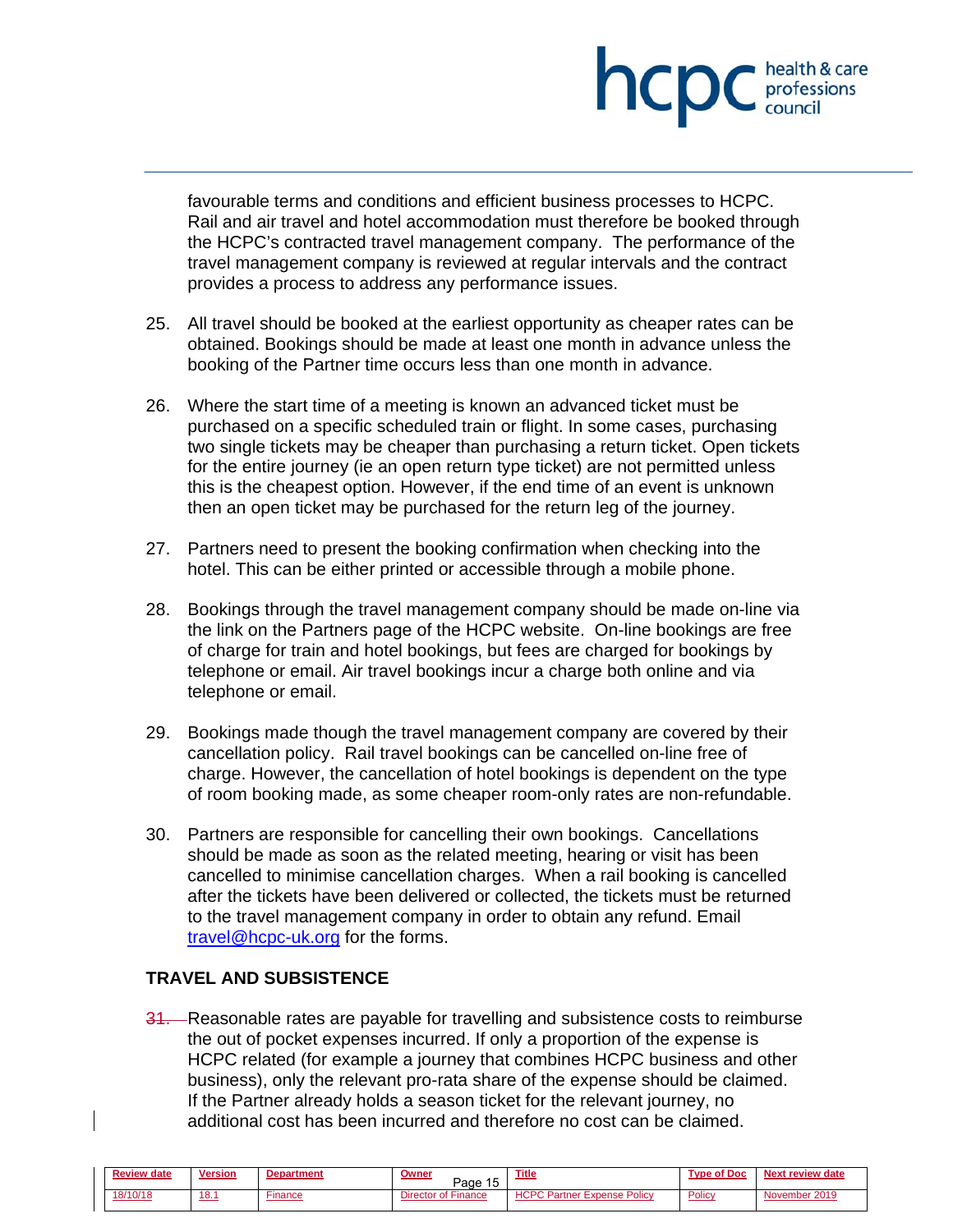# hcp professions

#### <u>31.</u> 32.

Any costs incurred travelling from outside the UK will not be reimbursed.

# **Rail**

.

- 33. All rail travel on HCPC business must be booked at standard class. The only exceptions to this are where first class travel has been agreed in advance as a reasonable adjustment for a Partner with a disability or with other mobility issues, and where, exceptionally, a first class ticket is cheaper than the equivalent standard class ticket. The travel management company booking system will only allow the purchase of a first class ticket when the first class ticket is cheaper than the equivalent standard class ticket. Partners must not artificially manipulate the point at which they book, their journey time, route or ticket conditions to try to bring first class travel into scope.
- 34. Where a Partner can purchase a railcard, and the cost of the railcard do not exceed the expected annual saving, the cost of the railcard will be reimbursed. Railcards should be used to reduce the cost to HCPC wherever permitted.

# **Air fares**

- Standard Class must be used.
- 35. Standard Class must be used for all UK domestic flights.

Overseas travel by Partners is very unlikely. The prior approval of the HCPC budget holder is required before any overseas travel or accommodation is booked.

36. For overseas air travel on HCPC business (e.g. approval visits), a foreign travel authorisation form is required to be submitted by the relevant department for the Chief Executive's approval. Approval must be obtained before any overseas travel or accommodation is booked.

# **Tube, coach and bus fares**

37. All tube, coach and bus fares will be reimbursed as incurred. For travel within London, you are strongly are encouraged to purchase an Oyster Card or use a contactless debit/credit card, in order to take advantage of the cheaper fares available. The HCPC will refund the cost of journeys travelled. A receipt is not required although you must state clearly those journeys made when claiming. The cost of 'Topping-up' an Oyster card will not be reimbursed, only the cost of individual journeys.

| <b>Review date</b> | Version     | 'menı   | Owne<br>1C<br>Page<br>ю | <b>Title</b>                                          | * Doc<br>Tvn | <b>Next review date</b> |
|--------------------|-------------|---------|-------------------------|-------------------------------------------------------|--------------|-------------------------|
| 18/10/18           | <u>18.1</u> | Finance | Director of Finance     | <b>HCPC Pa</b><br><b>Policy</b><br>Expense<br>Partner | Policy       | November 2019           |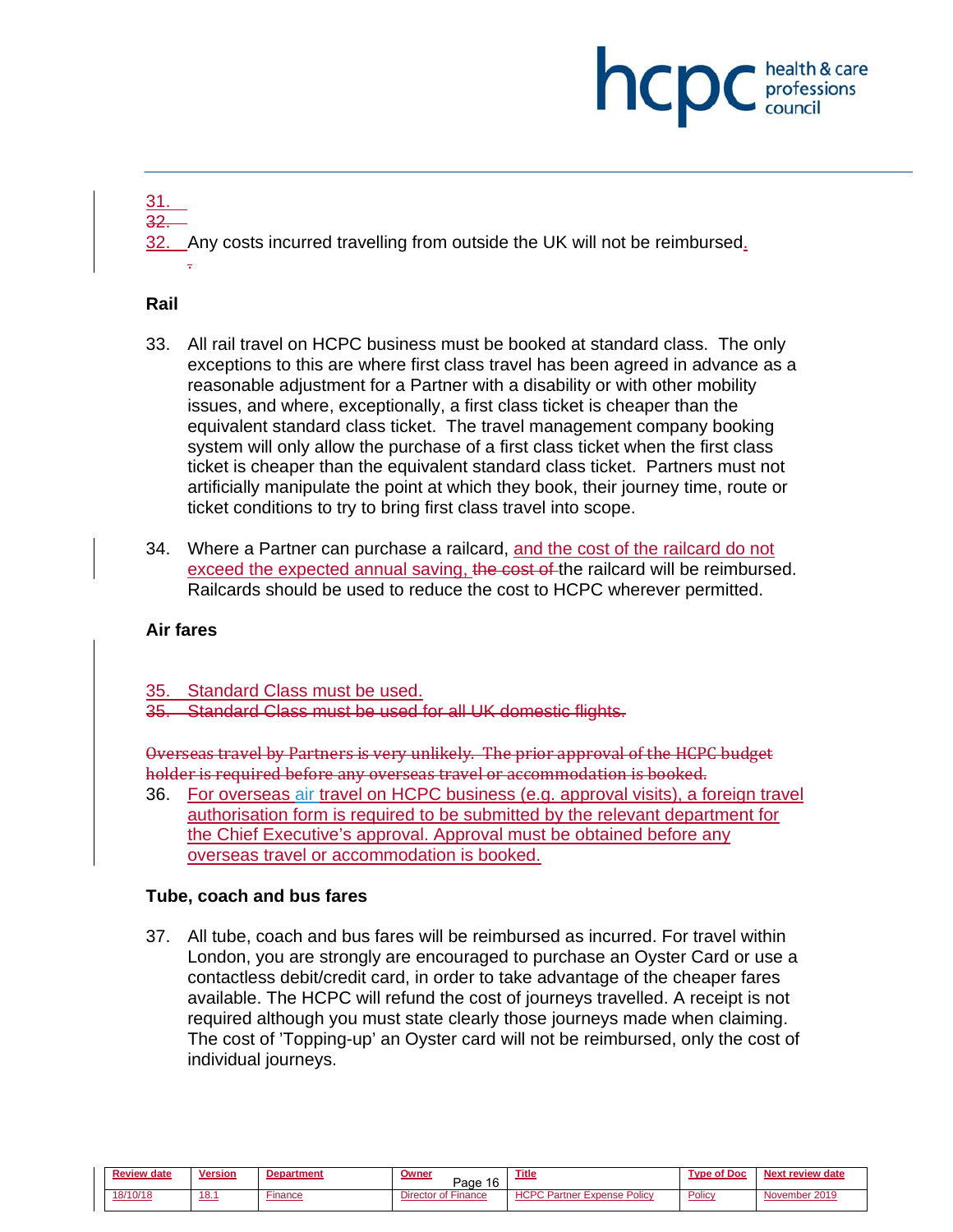# hcp professions<br>council

#### **Car travel**

38. Partners' own cars can only be used for travel on HCPC business where it is the most cost efficient way of travelling or where rail/air travel is not available. Partners must have the appropriate insurance cover for business use of the car. The mileage allowances are in accordance with HMRC rates, which are subject to change from time to time. The current rates are as follows:-

39.

Cars:-1<sup>st</sup> 10,000 miles:45p per mile Additional miles:25p per mile

Motorcycles:-24p per mile Cycles:-20p per mile

40.38.Expenses incurred in respect of tolls, parking and ferries may be claimed.

41.39.No car journeys will be reimbursed when travelling into central London, as public transport is widely available, unless by prior arrangement.

# **Taxi fares**

42.40.Where practicable, public transport should be used rather than taxis. Taxi fares will only be reimbursed in the following circumstances:

- where a taxi will be cheaper than public transport (for example, if two or more employees/partners share a taxi);
- where public transport is unavailable;
- **E** if the journey has to be made before 8am or after 8pm;
- **F** if carrying heavy/bulky luggage or heavy/bulky HCPC equipment; and
- where there is a disability which affects mobility, or other mobility issues which the Partner Manager is aware of and has agreed extenuating travel arrangements.

43.41. Taxi fares will only be reimbursed where it is clearly stated on the claim the reason for getting a taxi and the journey taken. This must be supported by a receipt. It is envisaged that journeys with hearings bundles would be restricted to the arrival at the start of the hearing only, and provision to safely store bundles overnight at the venue will be made.

| <b>Review date</b> | <b>Version</b> | <b>Department</b> | <b>Owner</b><br>$\rightarrow$<br>Page | <b>Title</b>                       | <b>Type of Doc</b> | <b>Next review date</b> |
|--------------------|----------------|-------------------|---------------------------------------|------------------------------------|--------------------|-------------------------|
| 18/10/18           | 18.1           | Finance           | Director of Finance                   | <b>HCPC Partner Expense Policy</b> | Policy             | November 2019           |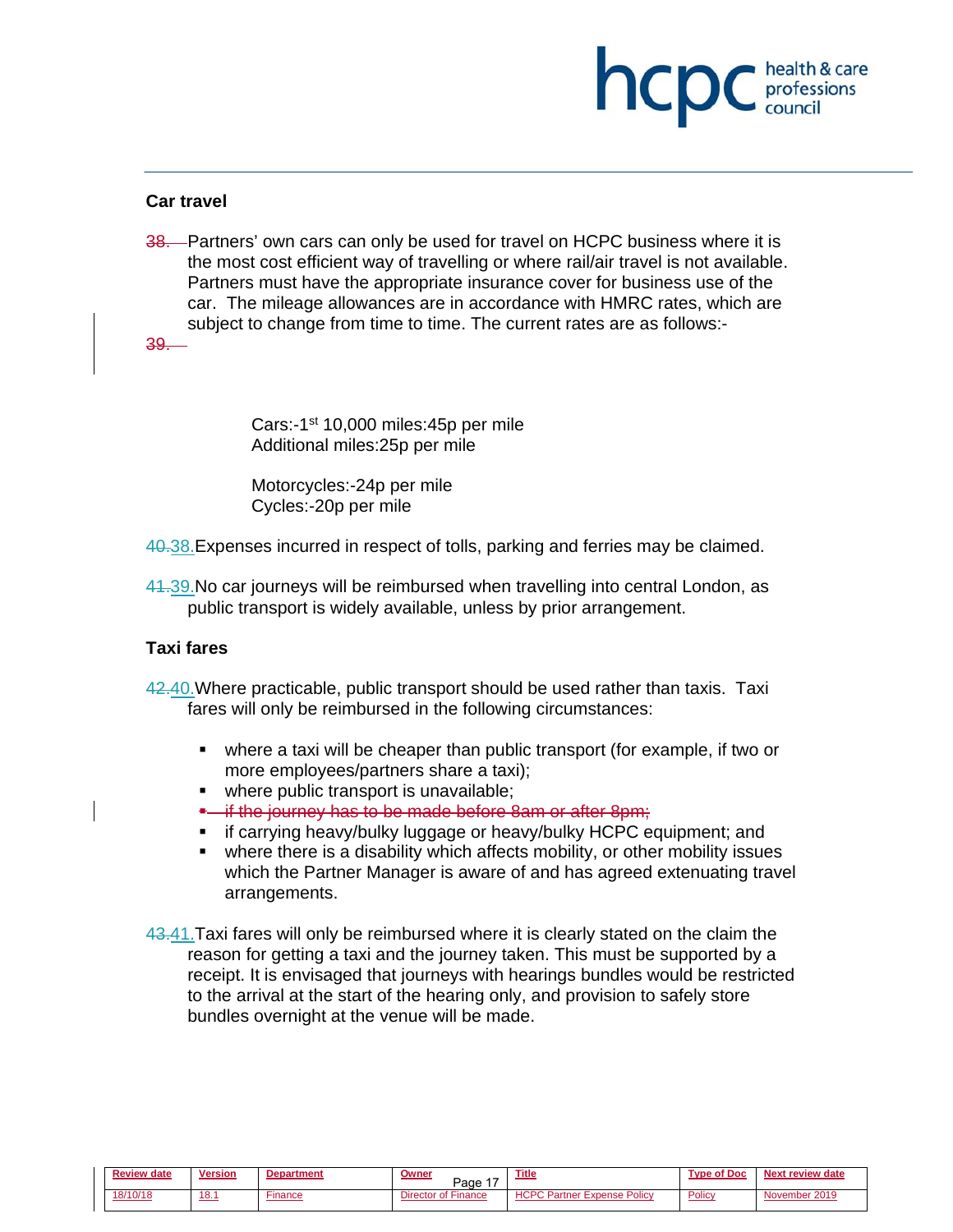# hcpc professions

#### **Hotel**

42. Hotel accommodation can only be booked for the night prior to providing services if the partner otherwise has to leave home before 06:00 and for the night following the engagement if the partner would return home after 22:00.

44.43.Hotel accommodation must be booked though the travel management company and should use HCPC's preferred hotels, where availability allows. Exceptions to the requirement to book through the travel management company will be considered if there is a relevant disability or other mobility issue. In addition we may consider a compelling value for money case for using accommodation that is not available through the travel management company. All exceptions must be agreed in advance by emailing travel@hcpc-uk.org. A list of HCPC's preferred hotels, where we have agreed special rates, is maintained on the Partners page of the HCPC website.

|                                                                                                                                                                                                                                                                                                                                                                                                                                | Room only,<br>incl VAT | <b>Bed and</b><br>breakfast,<br>incl VAT<br>£ |
|--------------------------------------------------------------------------------------------------------------------------------------------------------------------------------------------------------------------------------------------------------------------------------------------------------------------------------------------------------------------------------------------------------------------------------|------------------------|-----------------------------------------------|
| London within the M25                                                                                                                                                                                                                                                                                                                                                                                                          | 170                    | 180                                           |
| Aberdeen, Belfast, Birmingham, Cardiff,<br>Edinburgh, Glasgow and Manchester<br>(other cities with high market rates for<br>hotel accommodation)                                                                                                                                                                                                                                                                               | 140                    | 150                                           |
| All other areas in the United Kingdom                                                                                                                                                                                                                                                                                                                                                                                          | 120                    | 130                                           |
| Abroad: The Chief Executive's prior approval is required for all overseas travel,<br>including the choice of hotel. Hotel room rates should not exceed the equivalent<br>rates for the UK, ie hotels in a capital city should not exceed the equivalent of £180<br>per night including VAT and breakfast; other large cities should not exceed the<br>equivalent of £150; other areas should not exceed the equivalent of £130 |                        |                                               |

45.44.The maximum nightly rates for hotels including VAT are as follows:-

46. When a bed and breakfast rate is booked, the cost attributable to breakfast does not matter so long as the total is within the bed and breakfast limit in the table. When a room only rate has been booked, breakfast may still be taken in the hotel provided the total for the room plus breakfast is within the bed and breakfast limit in the table, and the breakfast is charged on the hotel bill. Alternatively, when a room only rate is booked, breakfast may be taken outside the hotel subject to the £10 limit per paragraph 484648.

47.

| <b>Review</b><br>date | <b>Version</b> | шэп   | Owner<br>$\overline{40}$<br>Page<br>$\circ$ | <b>Title</b>                    | $^{\circ}$ Doc<br><b>Tune</b> | Next review date |
|-----------------------|----------------|-------|---------------------------------------------|---------------------------------|-------------------------------|------------------|
| 18/10/18              | 18.            | nance | . .<br>Finance                              | <b>HCPC</b><br>Policy<br>xpense | Policy                        | .vember<br>ימות  |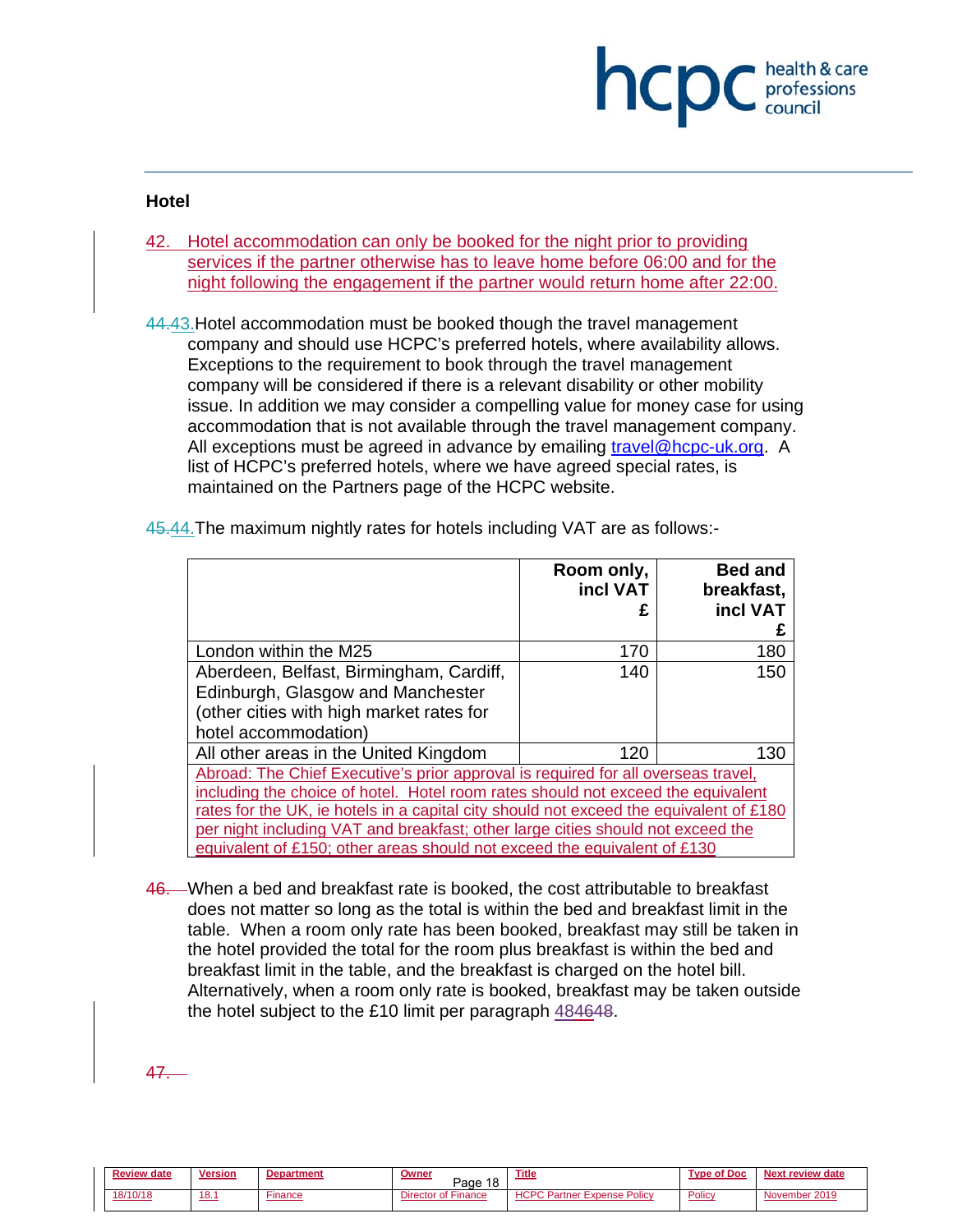# hcp professions

If Partners are requested to travel outside the UK on HCPC business, subsistence and accommodation costs outside the UK will be considered on a case by case basis.

# 48.45.

# **Other accommodation**

46. £35 may be claimed when Partners are required to stay away from home on HCPC business and choose to stay with friends and family. This amount covers all costs including accommodation, evening meal and breakfast. No claim can be made by anyone staying in their own property.

# **Meals**

- 49.47. This section covers meals paid for by Partners while on day to day HCPC business, and meals charged to Partners' hotel bills. HCPC will not pay for the cost of alcohol. The maximum allowances for meals stated below are for the cost of food and non-alcoholic drinks.
- 50.48. Reasonable expenses will be reimbursed where costs for meals have been incurred with the following maximum allowances:

Breakfast £10 (when purchased outside the hotel); Lunch £10; Evening Meal £25 (whether taken inside or outside the hotel).

- 51.49.Breakfast can be claimed when leaving home before 7.30am or when staying in overnight accommodation. An evening meal can be claimed when arriving home after 8pm, when not staying in overnight accommodation.
- 52.50. First class carriages on intercity trains, and business class airline lounges may provide meals to travellers. A partner travelling on HCPC business who would be entitled to claim for the cost of a meal(s) may instead claim for the cost of upgrading rail travel to first class, or for the cost of admission to an airline lounge, in lieu of claiming for the applicable meal(s). The claim will be limited to the maximum claim value for the applicable meal(s).
- 53.51. Tray charges for room service may be claimed provided the total cost of the meal including the tray charges is within the maximum allowance for the applicable meal.
- 54.52. Where a partner pays for and claims the cost of meals of other HCPC employees/partners, the names of the other individuals must be stated on the claim form.

| <b>Review date</b> | <b>Version</b> |        | <b>Owner</b><br>-19<br>Page | <b>Title</b>                               | " Doc:<br>Tyne | <b>Next review date</b> |
|--------------------|----------------|--------|-----------------------------|--------------------------------------------|----------------|-------------------------|
| 18/10/18           | 18.1           | inance | Director of Finance         | HUDU D<br>Policy<br>Expense +<br>Partner F | Policy         | November 2019           |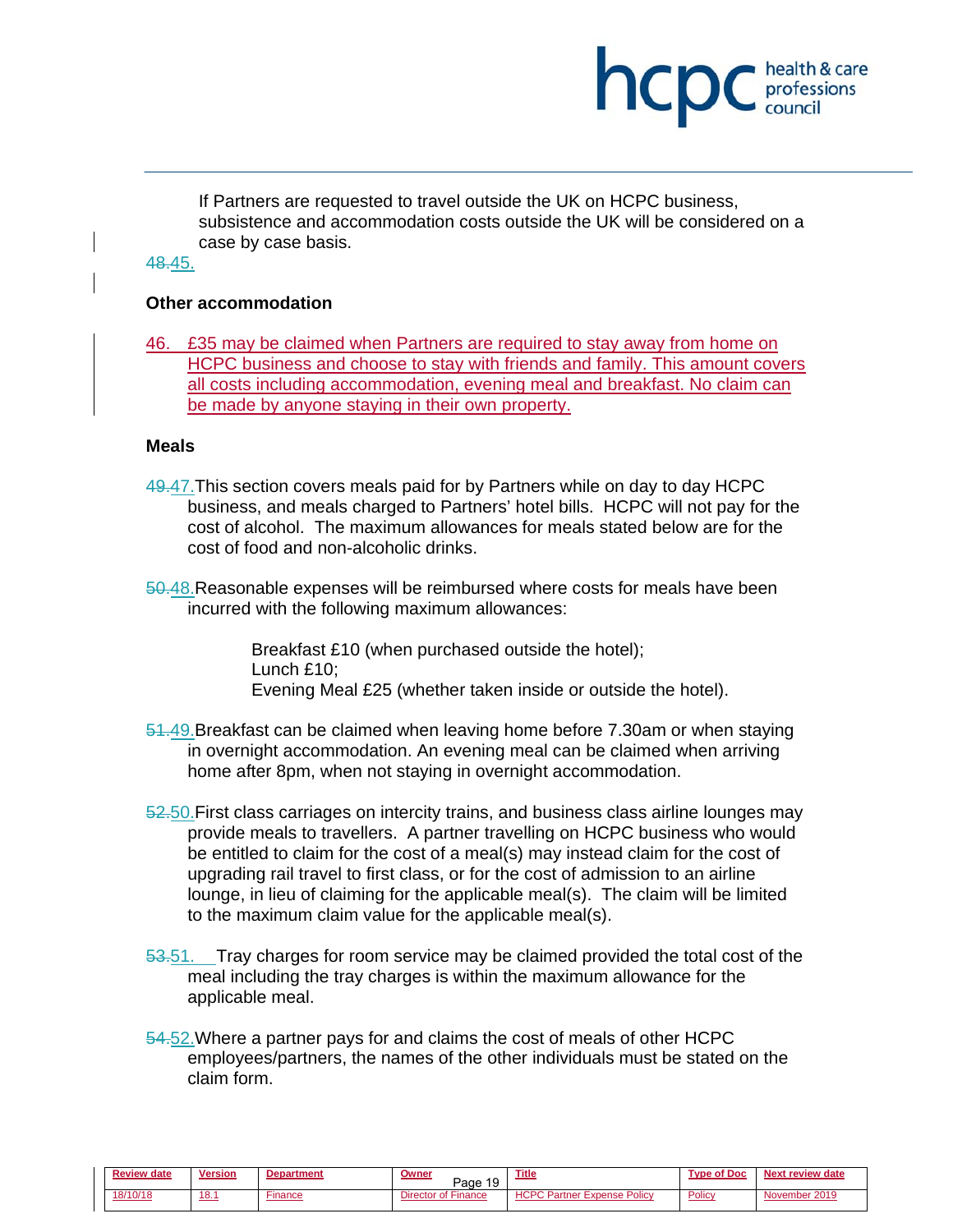

- 55.53.Where a meal is provided by the HCPC, claims for alternative food purchased will not be paid.
- 56.54.Incidentals incurred though the course of a day can be claimed up to a value of £5 to cover the costs of non-alcoholic drinks and snacks. Receipts must be provided to support the amount claimed.

#### **Other business travel expenses**

55. Pay-per-use Wi-Fi connections may only be claimed by legal assessors who attend FTP hearings due to the nature of their work. Claims must be supported by itemised receipt/ proof of purchase.

#### **CARERS**

#### **Child and other caring responsibilities**

- 57.56.A maximum daily allowance of up to £65 per child/dependant will be paid in respect of care for children and dependants while the Partner is away from home on HCPC business. This will only be paid when the care is not normally in place for that period of time and it is required in addition to the normal contracted hours of the carer.
- 58.57. Where the allowance is claimed in respect of care for a child, the Partner must be the parent of, or have daily parental responsibility for, the child in respect of whom the allowance is claimed. Payment will only be made if the child-carer is registered with the appropriate agency, and only against a valid invoice addressed to the Partner
- 59.58.Where the allowance is claimed in respect of a dependent over the age of 16, the Partner must be the normal provider of care. Payment will only be made against a valid invoice addressed to the Partner.

#### **Support workers to assist disabled partners**

60.59.An allowance of up to £65 per day is also payable for the cost of a support worker accompanying a Partner to a meeting or event of the HCPC, where the Partner's attendance is required and where the cost of the support worker is not covered by Access to Work funding. In those circumstances, support workers' travel and accommodation must also be booked through the travel management company, and support workers' travel, accommodation and subsistence are subject to the provisions of paragraphs 242424 to 545254 above.

#### **ABUSE OF THE POLICY**

| Review<br>date | <b>Version</b> | tment   | วพทeเ<br>, 20<br>Page              | <b>Title</b>                                      | ' Doc<br>Tyne.<br>റ്റ | Next review date |
|----------------|----------------|---------|------------------------------------|---------------------------------------------------|-----------------------|------------------|
| 18/10/18       | 18.            | ·inance | .<br>of Finance<br><b>Director</b> | <b>HCPC P</b><br><b>Expense Policy</b><br>Partner | Policy                | November 2019    |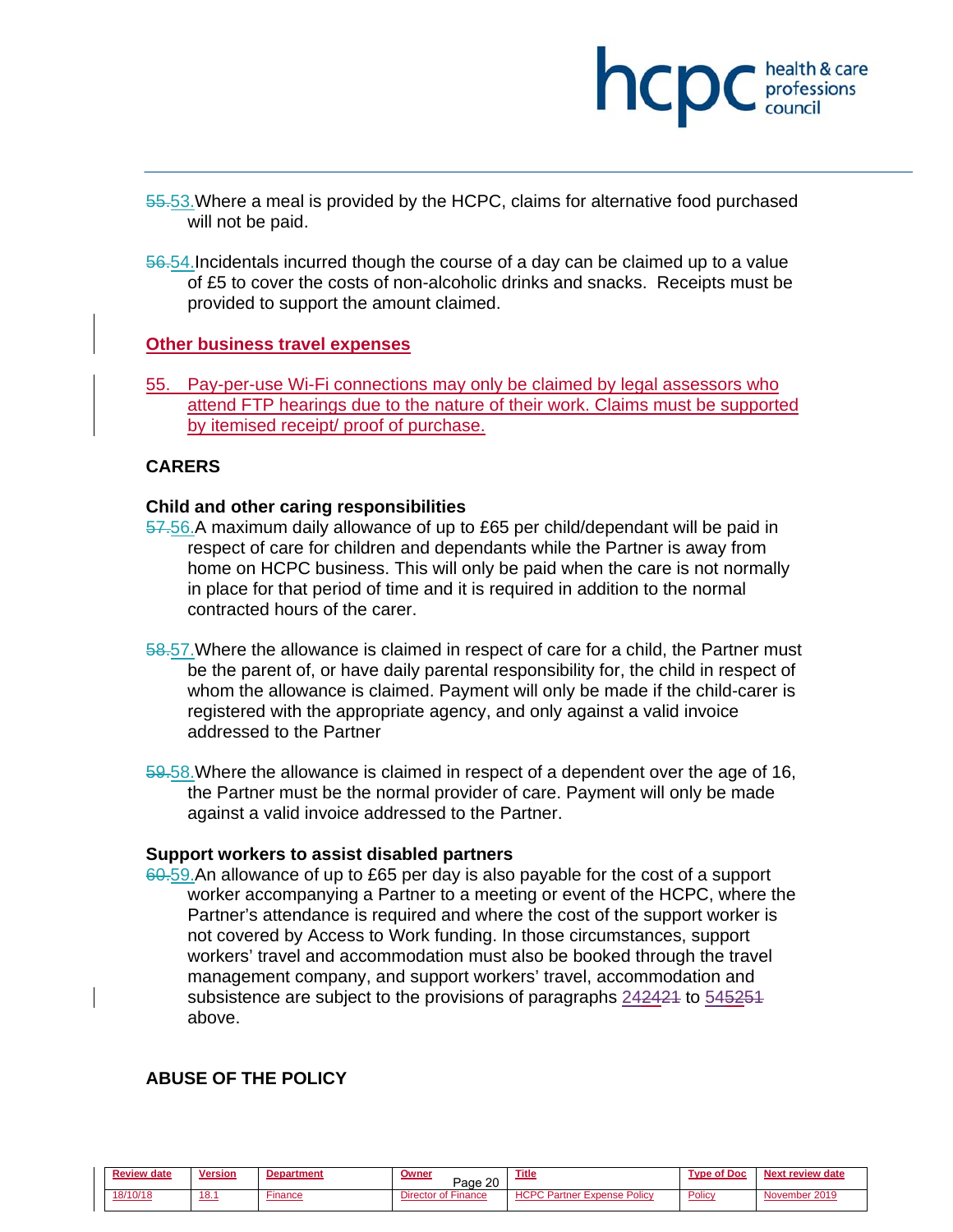

61.60. If it is found that a Partner has abused this policy then the HCPC will reserve the right to take further action.

#### **REVIEW OF THE POLICY**

62.61. This policy will be reviewed on an annual basis by the Executive Senior Management Team with any issues or proposed changes to be brought to the attention of the Remuneration Committee for approval.

| <b>Review date</b> | Version      | <b>Department</b> | <u>Owner</u><br>$\sim$<br>Page | <u>Title</u>                                  | <b>Type of Doc</b> | Next review date |
|--------------------|--------------|-------------------|--------------------------------|-----------------------------------------------|--------------------|------------------|
| 18/10/18           | <u> 18.1</u> | -inance           | <b>Director of Finance</b>     | 1000<br>Partner <b>L</b><br>Policy<br>Expense | Policy             | November 2019    |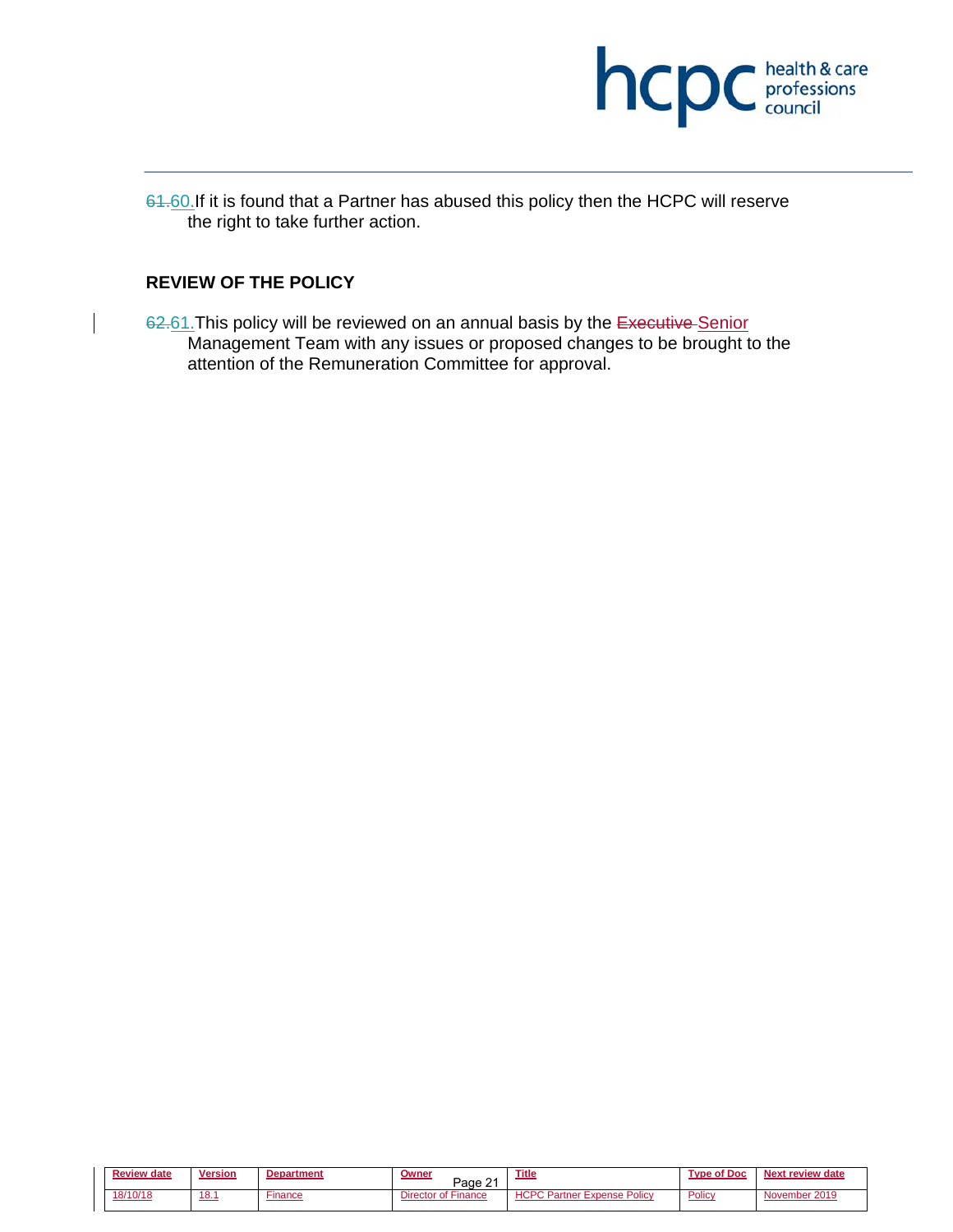# professions

# **Fees and Expenses Policy for Council and Committee members**

#### **INTRODUCTION**

- 1. This policy sets out rules and guidance for Council and Committee members on how to claim their fees and expenses while carrying out work on behalf of the HCPC.
- 2. Council and Committee members are expected to act honourably and sensibly within the spirit of this policy.
- 3. The revised policy came into effect from 4 December 2017xxxxxx.
- 4. The rates and allowances in this policy are intended to provide a reasonable standard of travel, accommodation and subsistence consistent with HCPC's position as a public sector body funded by Registrants' fees. Rates are kept under review, including feedback from Council and Committee members, Partners and employees, and from time to time, the Council will make changes to the rates quoted in this policy. These changes will be notified to Council and Committee members.
- 5. The HCPC shall reimburse members, on production of itemised receipts satisfactory to the HCPC, for all reasonable expenses actually and necessarily incurred by members in relation to their attendance at Council or Committee meetings or those events where they are representing the HCPC. Non-itemised debit/credit card receipts will not be accepted.
- 6. Expenses will only be reimbursed to the extent that they have been paid for by the employee in money. Expenses that have been bought with promotional points or vouchers or other non-monetary forms of settlement cannot be reimbursed.
- 7. Expenses will only be paid if approved by the HCPC. If members are uncertain as to whether an expense will be reimbursed, they should seek clarification from the Governance Secretariat department before the expense is incurred.
- 8. Members are expected to arrange their travel and accommodation in the way that is most cost effective for the HCPC, while minimising the environmental impact.
- 9. The HCPC's prior approval is required for international travel and for any nontravel or accommodation related expense that is greater than £1,000.

| <b>Review date</b> | <b>Version</b> | <b>Department</b> | Owner                      | Title                                                             | <b>Type of Doc</b> | <b>Next review date</b> |
|--------------------|----------------|-------------------|----------------------------|-------------------------------------------------------------------|--------------------|-------------------------|
| 18/10/18           | 18.1           | inance            | <b>Director of Finance</b> | <b>HCPC Council and Committee</b><br><b>Member Expense Policy</b> | Policy             | November 2019           |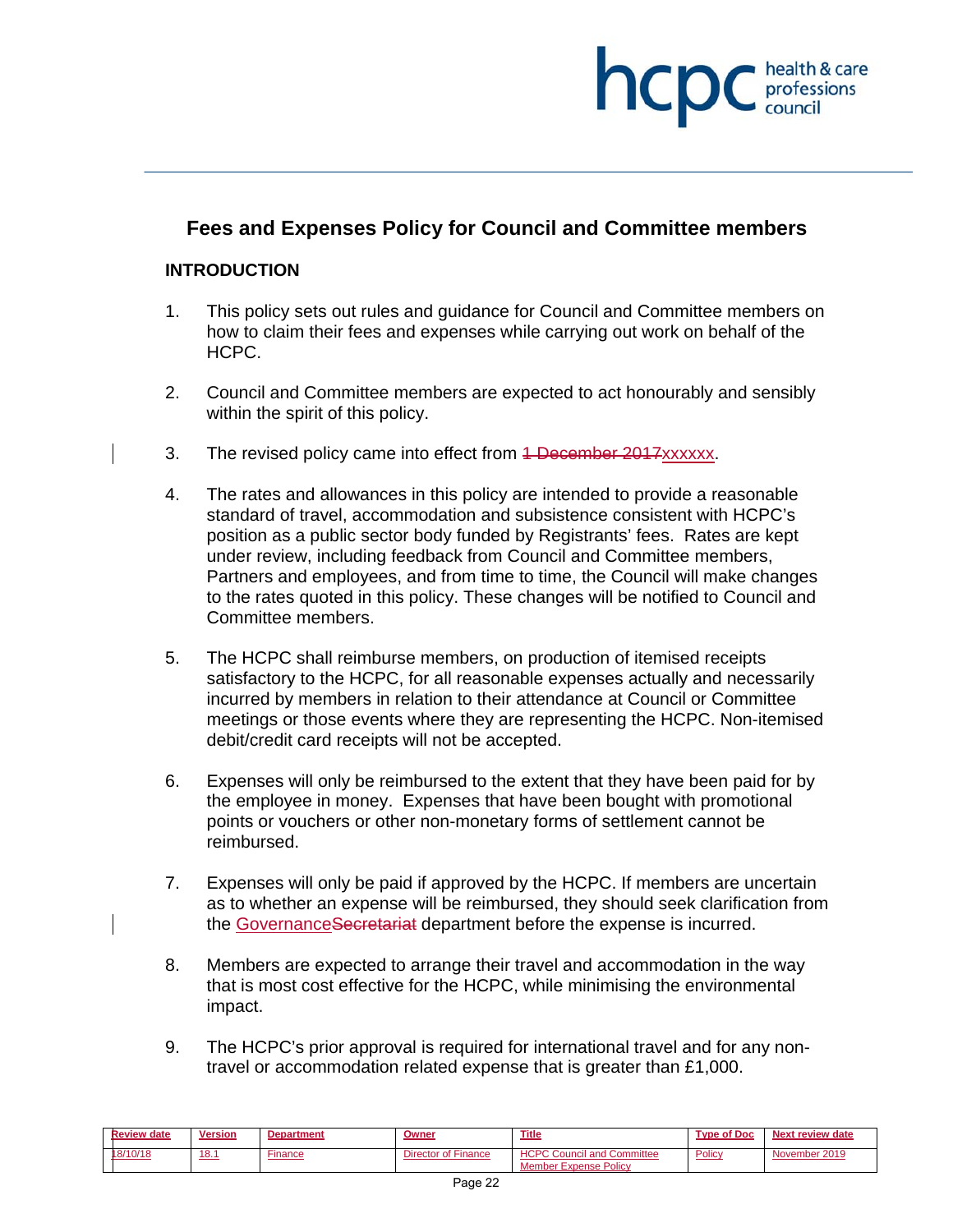

10. Should further clarification or advice be required with regards to this policy, please contact the Governance Secretariat or Finance departments.

#### **SUBMITTING EXPENSES CLAIMS**

- 10.11. Members must submit their claims for reimbursement of expenses electronically by email to finance@hcpc-uk.org with scanned or photographed copies of the receipts.
- 11.12. All claims submitted must be accompanied by scans or photographs of supporting itemised receipts showing the date of purchase. If a receipt is misplaced, every reasonable effort should be made to obtain a replacement copy from the supplier. If the receipt is not located, the circumstances and the details of the purchase should be explained on the claim form or in the covering email.
- 13. Members should submit their claims within four weeks of the applicable Council or Committee meeting. Payment of expenses will be made directly into the Council member's bank account.
- 12.14. Governance department are responsible for reviewing claims and confirming that the policy has been followed. In authorising a claim the team confirms that the expense was necessarily incurred on HCPC business and that the amounts claimed are within the relevant policy limits.

#### **FEES**

13.15. Fees at a daily rate are payable for:-

- **EXECUTE:** attendance at Council meetings or Committee meetings;
- other meetings attended on behalf of the HCPC where prior approval has been given;
- attendance at a conference or event which forms part of the member development programme, where prior approval has been given and with the maximum allowance being 6 days per year.
- 14.16. Fees for attendance at Council or Committee meetings will be paid proactively based on HCPC's attendance records for the meetings, so claims are not required. Members should submit a claims for fees for attendance at other meetings or events when that attendance has been authorised in advance by the Chair or Chief Executive. This includes claims for the six events or

| <b>Review date</b> | <b>Version</b> | Department | <b>Dwner</b>                          | <b>Title</b>                                                       | <b>Type of Doc</b> | Next review date |
|--------------------|----------------|------------|---------------------------------------|--------------------------------------------------------------------|--------------------|------------------|
| 18/10/18           | 18.1           | inance     | <sup>*</sup> Finance<br>Director of F | <b>HCPC Council</b><br>and Committee<br>Policy<br>Member Expense P | Policy             | November 2019    |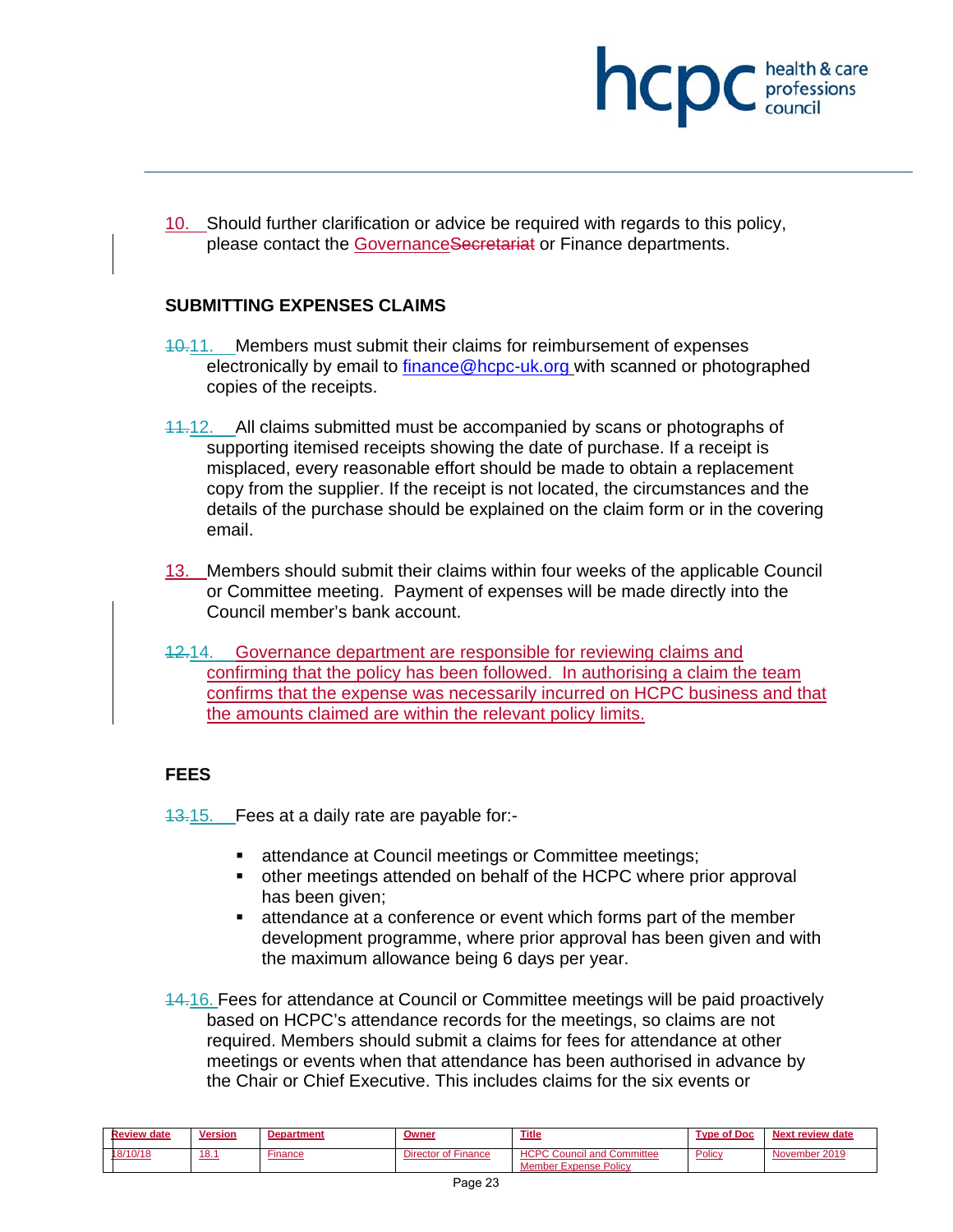conferences that Council members are permitted to attend each year as part of their ongoing development.

hcp

professions<br>council

- 15.17. Members are "office holders" in tax law and therefore their fees must be paid through PAYE and subject to tax and National Insurance deductions at source. There are two options:
	- The HCPC deducts tax and National Insurance (NI) contributions and pays the member directly; or
	- Where the member is employed by an institution and the institution invoices the HCPC for the member's attendance, the HCPC pays the member's employer, who deducts tax and NI contributions from any payments made to the member.

# **TRAVEL MANAGEMENT COMPANY**

- 16.18. HCPC has appointed a travel management company through a government framework contract. The travel management framework agreement provides favourable terms and conditions and efficient business processes to HCPC. Rail and air travel and hotel accommodation must therefore be booked through the HCPC's contracted travel management company. The performance of the travel management company is reviewed at regular intervals and the contract provides a process to address any performance issues.
- 17.19. All travel and accommodation should be booked at the earliest opportunity as cheaper rates can be obtained. Bookings should be made at least one month in advance unless the booking of Council member time occurs less than one month in advance.
- 18.20. Where the start time of a meeting is known an advanced ticket must be purchased on a specific scheduled train or flight. In some cases, purchasing two single tickets may be cheaper than purchasing a return ticket. Open tickets for the entire journey (ie an open return type ticket) are not permitted. However, if the end time of an event is unknown then an open ticket may be purchased for the return leg of the journey
- 19.21. Bookings through the contracted travel management company should be made on-line. On-line bookings are free of charge for train and hotel bookings, but fees are charged for bookings by telephone or email. Air travel bookings incur a charge both online and via telephone or email.
- 20.22. Bookings made though the travel management company are covered by their cancellation policy. Rail travel bookings can be cancelled on-

| <b>Review</b><br>date | Version | <b>Department</b> | Owner                                                                           | Title                                                             | <b>Type of Doc</b> | Next review date |
|-----------------------|---------|-------------------|---------------------------------------------------------------------------------|-------------------------------------------------------------------|--------------------|------------------|
| 18/10/18              | 18.1    | Finance           | r of Finance<br><b><i>Contractor Committee Committee States</i></b><br>Director | <b>HCPC Council and Committee</b><br><b>Member Expense Policy</b> | Policy             | November 2019    |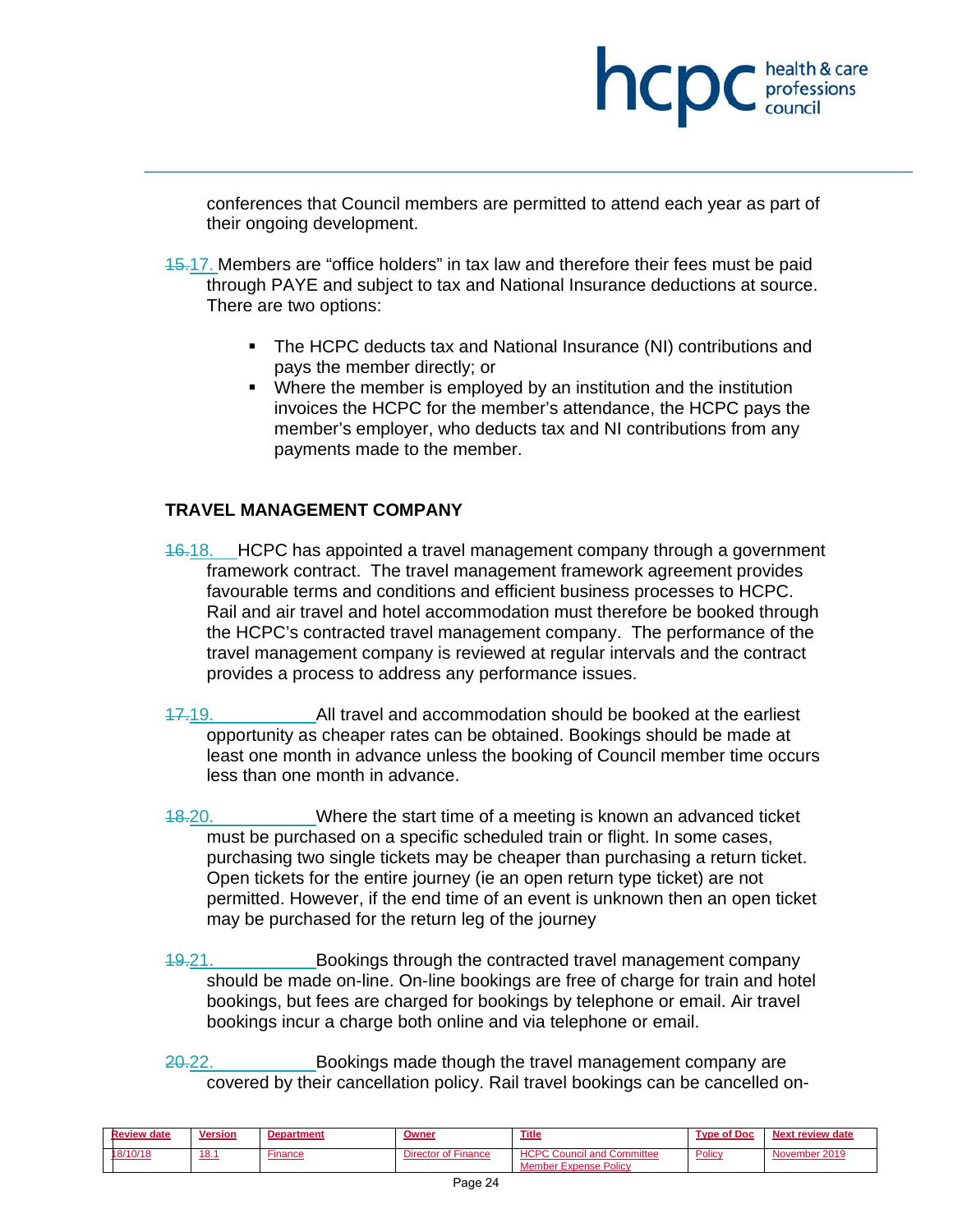line free of charge. However, the cancellation of hotel bookings is dependent on the type of room booking made, as some cheaper room-only rates are nonrefundable.

hcp

professions

 $24.23$ . Members are responsible for cancelling their own bookings. Cancellations should be made as soon as the related meeting, hearing or visit has been cancelled to minimise cancellation charges. When a rail booking is cancelled after the tickets have been delivered or collected, the tickets must be returned to the travel management company in order to obtain any refund. Email travel@hcpc-uk.org for the forms.

# **TRAVEL AND SUBSISTENCE**

22.24. Reasonable rates are payable for travelling and subsistence costs to reimburse the out of pocket expenses incurred. If only a proportion of the expense is HCPC related (for example a journey that combines HCPC business and other business), only the relevant pro-rata share of the expense should be claimed. If the member already holds a season ticket for the relevant journey, no additional cost has been incurred and therefore no cost can be claimed.

#### **Rail**

- 23.25. All rail travel on HCPC business must be booked at standard class. The only exceptions to this are where first class travel has been agreed in advance as a reasonable adjustment for a Council or Committee member with a disability or with other mobility issues, and where, exceptionally, a first class ticket is cheaper than the equivalent standard class ticket. The travel management company booking system will only allow the purchase of a first class ticket when the first class ticket is cheaper than the equivalent standard class ticket. Council members must not artificially manipulate the point at which they book, their journey time, route or ticket conditions to try to bring first class travel into scope.
- 24.26. Where a Council member can purchase a railcard, the cost of the railcard will be reimbursed. Railcards should be used to reduce the cost to HCPC wherever permitted.

#### **Air**

25.27. Standard Class must be used when the duration of the single airline flight is less than five hours. If the single journey comprises more than one airline flight,

| <b>Review date</b> | <b>Version</b> | <b>Department</b> | Owner               | <b>Title</b>                                                      | <b>Type of Doc</b> | Next review date |
|--------------------|----------------|-------------------|---------------------|-------------------------------------------------------------------|--------------------|------------------|
| 18/10/18           | 18.1           | ·inance           | Director of Finance | <b>HCPC Council and Committee</b><br><b>Member Expense Policy</b> | Policy             | November 2019    |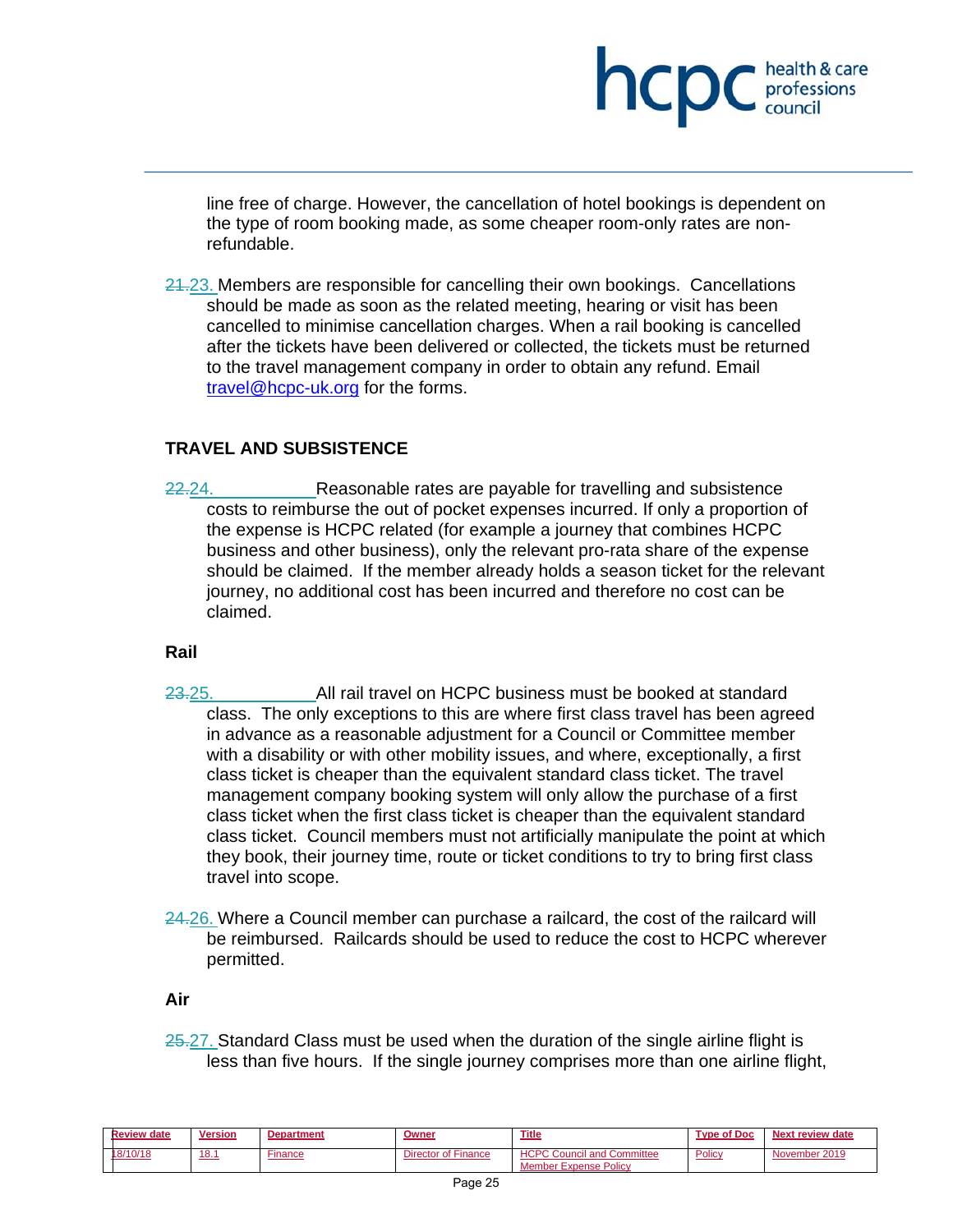

Standard Class tickets must be used for the different flights if the combined air travel time is less than five hours.

 Premium Economy tickets may be used when the duration of a single airline flight is longer than five hours but less than eight hours. If Premium Economy tickets are unavailable, Standard Class tickets must be used.

 Business Class tickets may be used when the duration of a single airline flight is longer than eight hours. If Business Class tickets are unavailable, Premium Economy tickets may be used.

#### **Tube, coach and bus fares**

26.28. All tube, coach and bus fares will be reimbursed as incurred. For travel within London, you are strongly are encouraged to purchase an Oyster Card or use a contactless debit/credit card in order to take advantage of the cheaper fares available. The HCPC will refund the cost of journeys travelled. A receipt is not required although you must state clearly those journeys made when claiming. The cost of 'Topping-up' an Oyster card will not be reimbursed, only the cost of individual journeys.

#### **Car travel**

- 27.29. Members' own cars or rental cars can only be used for travel on HCPC business where it is the most cost efficient way of travelling or where rail/air travel is not available. Members must have the appropriate insurance cover for business use of their own car.
- 28.30. The mileage allowances for members' own cars used on HCPC business are in accordance with HMRC rates, which are subject to change from time to time. The current rates are as follows:-

| Cars:- 1 <sup>st</sup> 10,000 miles: | 45p per mile |
|--------------------------------------|--------------|
| <b>Additional miles:</b>             | 25p per mile |
| Motorcycles:-                        | 24p per mile |
| Cycles:-                             | 20p per mile |

 $29.31.$  Rental cars must be booked by emailing travel@hcpc-uk.org. The actual cost of fuel used by rented cars may be claimed, supported by an itemised receipt.

30.32. Expenses incurred in respect of tolls, parking and ferries may be claimed.

| <b>Review date</b> | Version | <b>Department</b> | <u>Owner</u>               | Title                                                             | <b>Type of Doc</b> | Next review date |
|--------------------|---------|-------------------|----------------------------|-------------------------------------------------------------------|--------------------|------------------|
| 18/10/18           | 18.1    | -inance           | <b>Director of Finance</b> | <b>HCPC Council and Committee</b><br><b>Member Expense Policy</b> | Policy             | November 2019    |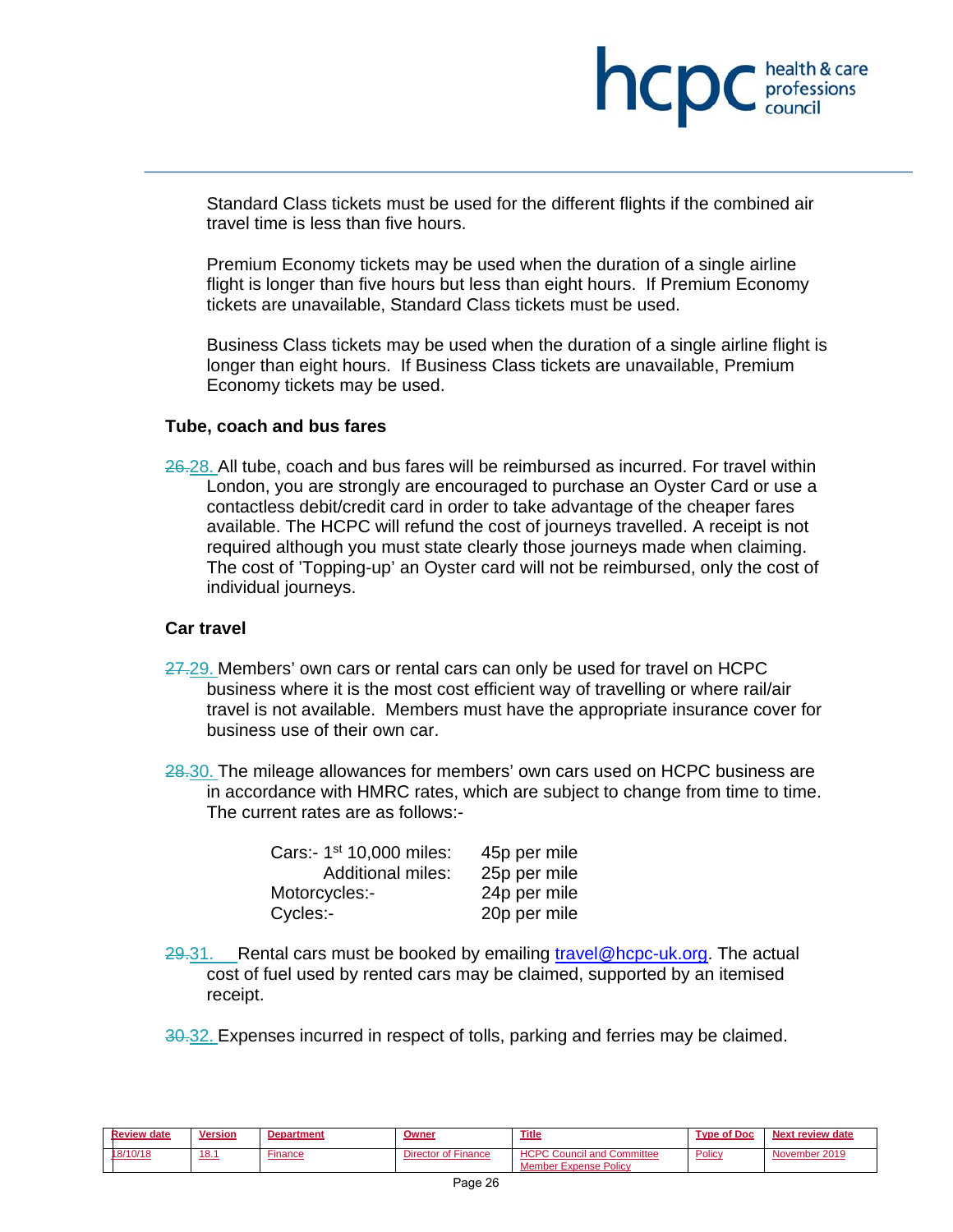

31.33. No car journeys will be reimbursed when travelling into central London, as public transport is widely available, unless by prior arrangement.

#### **Taxi fares**

32.34. Where practicable, public transport should be used rather than taxis. Taxi fares will only be reimbursed in the following circumstances:-

- where there is a time constraint and a taxi will be quicker;
- where a taxi will be cheaper than public transport (for example, if two or more employees/partners/Council members share a taxi);
- where public transport is unavailable;
- **E** if a journey has to be made before 8am or after 8pm;
- if carrying heavy/bulky luggage or heavy/bulkyHCPC equipment; or
- where there is a disability which affects mobility, or other mobility issues.

Taxi fares will only be reimbursed where it is clearly stated on the claim the reason for getting a taxi and the journey taken. This must be supported by a receipt.

#### **Other travelling expenses**

#### **Hotel**

- 35. Hotel accommodation can only be booked for the night prior to providing services if the partner otherwise has to leave home before 06:00 and for the night following the engagement if the partner would return home after 22:00
- 33.36. Hotel accommodation must be booked though the travel management company and should use HCPC's preferred hotels, where availability allows. A list of HCPC's preferred hotels, where we have agreed special rates, is available from Finance.
- 34.37. The maximum nightly rates for hotels including VAT are as follows:-

|                                                                                                                                                  | Room only,<br>incl VAT<br>£ | <b>Bed and</b><br>breakfast,<br>incl VAT |
|--------------------------------------------------------------------------------------------------------------------------------------------------|-----------------------------|------------------------------------------|
| London within the M25                                                                                                                            | 170                         | 180                                      |
| Aberdeen, Belfast, Birmingham, Cardiff,<br>Edinburgh, Glasgow and Manchester<br>(other cities with high market rates for<br>hotel accommodation) | 140                         | 150                                      |

| <b>Review date</b> | <b>Version</b> | <b>Department</b> | Owner               | <b>Title</b>                                                      | Type of Doc | <b>Next review date</b> |
|--------------------|----------------|-------------------|---------------------|-------------------------------------------------------------------|-------------|-------------------------|
| 18/10/18           | 18.1           | -inance           | Director of Finance | <b>HCPC Council and Committee</b><br><b>Member Expense Policy</b> | Policy      | November 2019           |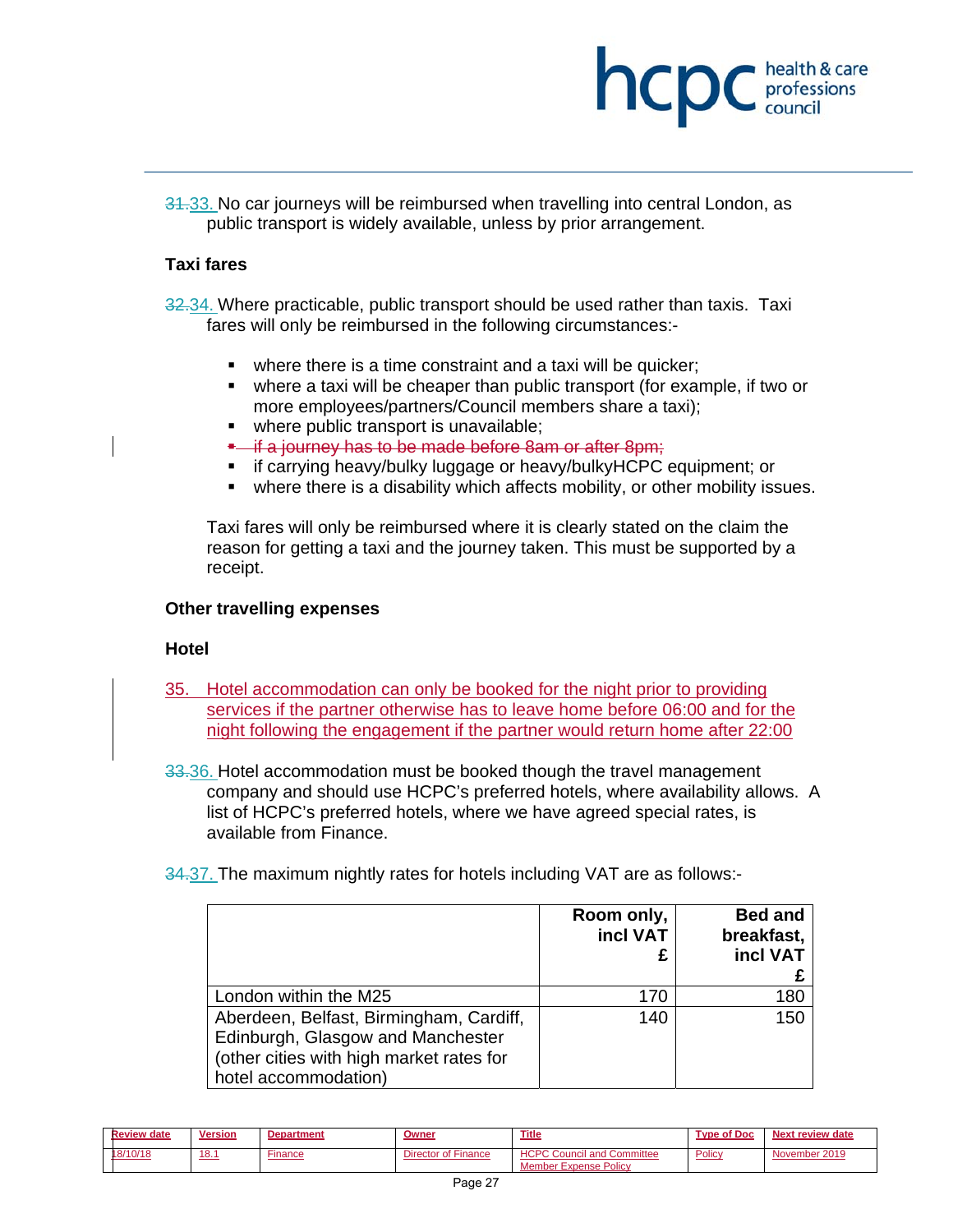| All other areas in the United Kingdom | 120 | 130 |
|---------------------------------------|-----|-----|

hcp

professions

- 35.38. When a bed and breakfast rate is booked, the cost attributable to breakfast does not matter so long as the total is within the bed and breakfast limit in the table. When a room only rate has been booked, breakfast may still be taken in the hotel provided the total for the room plus breakfast is within the bed and breakfast limit in the table, and the breakfast is charged on the hotel bill. Alternatively, when a room only rate is booked, breakfast may be taken outside the hotel subject to the £10 limit per paragraph 424139.
- 36.39. Accommodation costs outside the UK will be considered on a case by case basis and must be authorised in advance.

# **Other accommodation**

40. Members staying with friends or relatives may claim for evening meals and breakfast up to the maximum allowances set out in paragraph 39, if the meals are not provided by their host. Claims must be supported by receipts£35 may be claimed when members are required to stay away from home on HCPC business and choose to stay with friends and family. This amount covers all costs including accommodation, evening meal and breakfast. No claim can be made by anyone staying in their own property.

# **Meals**

- 37.41. This section covers meals paid for by Council and Committee members while on day to day HCPC business, and meals charged to members' hotel bills. It does not cover food provided and organised directly by the HCPC at special events. HCPC will not pay for the cost of alcohol. The maximum allowances for meals stated below are for the cost of food and non-alcoholic drinks.
- 38.42. Reasonable expenses will be reimbursed where costs for meals have been incurred with the following maximum allowances:
	- Breakfast £10 (when purchased outside the hotel);
	- **Lunch £10;**
	- Evening Meal £25 (whether taken inside or outside the hotel).

Breakfast can be claimed when leaving home before 7.30am or when staying in overnight accommodation, where breakfast is not included within the room rate. An evening meal can be claimed when arriving home after 8pm, when not staying in overnight accommodation.

| <b>Review date</b> | Version | <b>Department</b> | <u> Owner</u>              | Title                                                             | Type of Doc | Next review date |
|--------------------|---------|-------------------|----------------------------|-------------------------------------------------------------------|-------------|------------------|
| 18/10/18           | 18.1    | Finance           | <b>Director of Finance</b> | <b>HCPC Council and Committee</b><br><b>Member Expense Policy</b> | Policy      | November 2019    |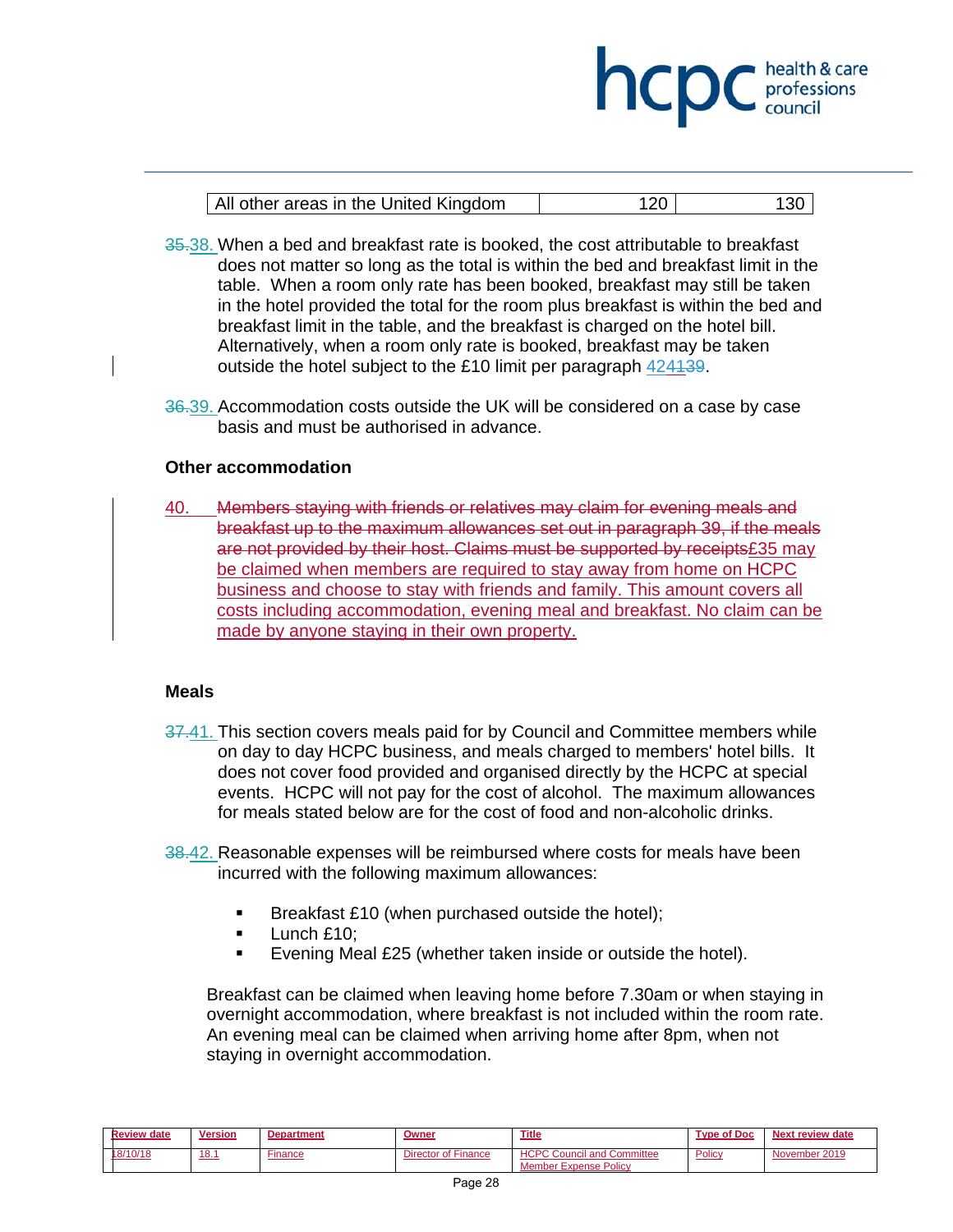

First class carriages on intercity trains, and business class airline lounges may provide meals to travellers. A Council member travelling on HCPC business who would be entitled to claim for the cost of a meal(s) may instead claim for the cost of upgrading rail travel to first class, or for the cost of admission to an airline lounge, in lieu of claiming for the applicable meal(s). The claim will be limited to the maximum claim value for the applicable meal(s).

Tray charges for room service may be claimed provided the total cost of the meal including the tray charges is within the maximum allowance for the applicable meal.

Where a Council member pays for and claims the cost of meals of other HCPC employees/partners/Council members, the names of the other individuals must be stated on the claim form.

Where a meal is provided by the HCPC, claims for alternative food purchased will not be paid.

39.43. Incidentals incurred though the course of a day can be claimed up to a value of £5 to cover the costs of non-alcoholic drinks and snacks. Receipts must be provided to support the amount claimed.

# **Other business travel expenses**

44. The use of broadband Internet connection should generally be limited to use at locations which offer the service at no charge or have complimentary Wi-Fi available. Use of pay-per-use connections and Wi-Fi on planes, trains and hotels should be limited to completing urgent business matters.

# **CARERS**

- 40.45. A maximum daily allowance of up to £65 per child/dependant will be paid in respect of care for children and dependants while the member is away from home on HCPC business. This will only be paid when the care is not normally in place for that period of time and it is required in addition to the normal contracted hours of the carer.
- 44.46. An allowance of up to £65 per day is also payable for the cost of a support worker accompanying a member to a meeting or event of the HCPC, where the member's attendance is required and where the cost of the support worker is not covered by Access to Work funding.
- 42.47. Where the allowance is claimed in respect of care for a child, the member must be the parent of, or have daily parental responsibility for, the child

| <b>Review date</b> | Version | Department | Owner               | <b>Title</b>                                                                 | e of Doc<br><b>Type</b> | Next review date |
|--------------------|---------|------------|---------------------|------------------------------------------------------------------------------|-------------------------|------------------|
| 18/10/18           | 18.1    | finance    | Director of Finance | <b>HCPC Council and Committee</b><br>Policy<br>∵Expense l<br>√ember <b>⊾</b> | Policy                  | November 2019    |